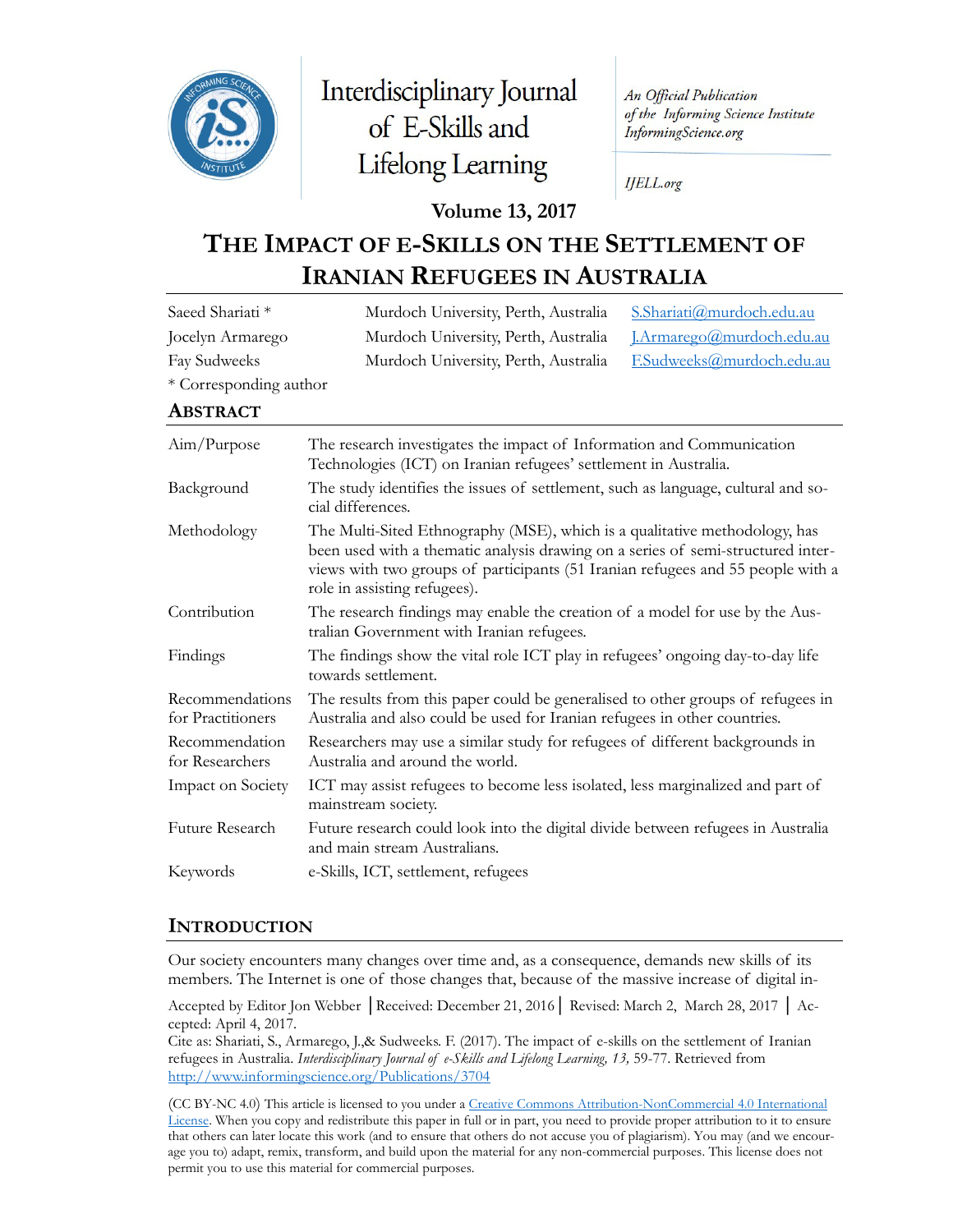formation available, plays an important communication role. As a result, our digital society has become more dependent on the information provided by the Internet, so computer and Internet skills (digital literacy) are of vital consideration (Rana, 2017; Scarcelli & Riva, 2017; van Deursen & van Dijk, 2011; Yu, Lin, & Liao, 2017). However, while digital literacy is important for society as a whole, it is particularly crucial for refugees settling into a new country and thus removed from their previous communication channels. It is, therefore, appropriate to study how modern technology assists refugees in the establishment and maintenance of social relations across the boundaries of homeland and hostland (Wahlbeck, 2002).

Defining human migration is a complex undertaking. The study of human mobility has caught the attention of scholars in social sciences, including the study of migrants' and refugees' settlements in their respective host countries (Tsagarousianou, 2004). According to Sinha (2005), there has not been an explanation of migration that is capable of covering all aspects of the scales of local, regional, national, and international migration and that could be acceptable universally. Lee (1966) defines migration as a change of residence, whether this change is temporary or permanent, regardless of any limitation in distance or whether the move has been forced or voluntary. Eisenstadt (1953) defines it as the physical move of an individual from one society to another. Bernard (1976) divides humans' movements into two sections, depending on the reasons for their movements. While he believes that moving from one place to another is humans' "age-old characteristic," those who move by choice are voluntary immigrants while those who move because they are forced to are refugees. According to Bernard, immigration as individual movements has only been a recent phenomenon; immigrants decide by themselves to plan and move, whereas involuntary migration is based on terror and fear. What is important to note is the distinction that voluntary immigrants make a confident choice of moving to a better country, with plenty of time to plan their migration "practically, psychologically and systematically" and therefore have time to gain such skills as competency in the language of the hostland as well as other skills that may help them to settle faster (Tribe, 2002, p.241). However, involuntary immigrants flee their home country in a hurry and do not have time for any immigration planning.

As part of a satisfactory settlement, refugees want to have opportunities to establish themselves in their new country. This is greatly dependent on the host country's tolerance of other cultures and whether it is a homogeneous or a multicultural country. Although refugees' backgrounds and their "cultural preferences" along with "social, political and personal factors" play significant roles for their satisfactory settlement (Colic-Peisker, 2009), refugees' level of satisfaction does not solely depend on these, as the host country also has a part to play at both the government and social level. For example, if the community is hospitable, it is much easier for refugees to integrate. The hospitality of the host country is seen to empower the refugees' sense of self-worth and dignity, assist them in finding housing and employment, become financially independent from governmental assistance, and gain full control of their own destiny.

Australia had a "white" policy since the establishment of its federation on 1 January 1901; that is, it effectively banned non-European immigrants. However, this policy was gradually phased out after World War II and the Racial Discrimination Act of 1975 ensured that migration selection based on race was unlawful. As a result, multiculturalism has become a central element of the country's identity (Bouma, 2016). According to the Refugee Council of Australia (RCOA), Australia's refugee intake is now 20,000 per year (RCOA, 2017).

The research reported in this paper is part of a larger study that aims to shed light on Iranian refugees in Australia. According to Gifford and Wilding (2013), ICT can play a significant role in refugee settlement due to the additional opportunities it provides. Thus the study examines the impact of Information and Communication Technologies (ICT) on the settlement of Iranian refugees' who reside in Australia. This paper focusses on e-skills as one component of ICT impact.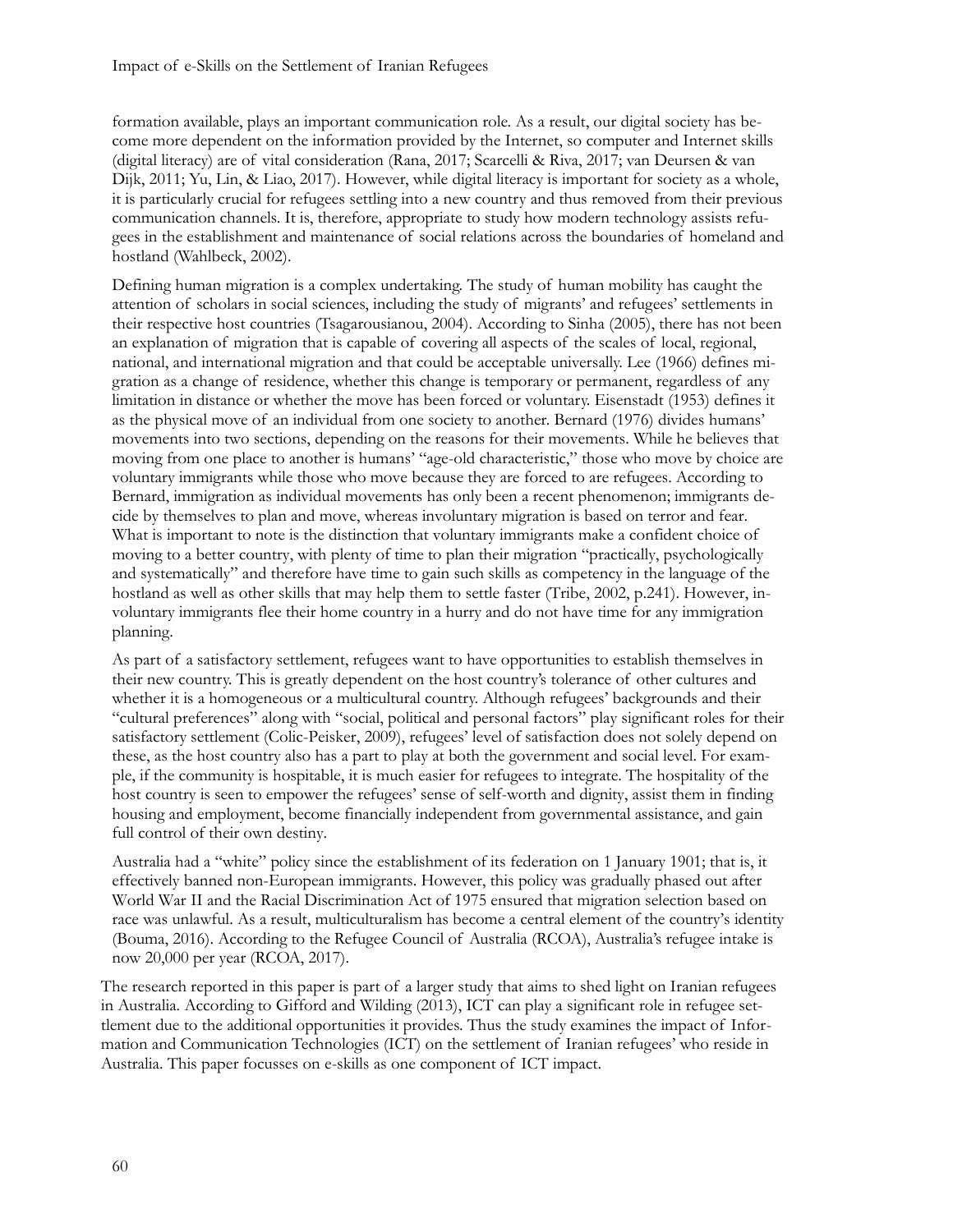#### **LITERATURE REVIEW**

In addition to studies focussed on migration in general, research about refugees is an important topic among academia and policy makers (Allen & Morsink, 1994; Simich, Beiser, Stewart, & Mwakarimba, 2005). There are ample statistics about refugees (e.g. Crisp, 1999; UNHCR, 2014); however, while it is important to know the statistical data, they do not communicate the human experience of refugees fleeing their country of origin to escape persecution. A greater understanding is needed of how refugees are able to find a country to provide shelter, to settle and reconstruct their identity there, be able to reunite with their families, and to raise their children. There are significant differences between the two groups of immigrants; refugees have stronger political ties to their homeland which are different from the ties voluntary immigrants have to theirs (Wahlbeck, 2002). That is why e-skills are important to refugees, who are concerned about their homeland and the wellbeing of the people they left behind including their family, extended family, and friends. By the same token, the refugees' families and friends are equally concerned about the wellbeing and safety of those who managed to flee. Kunz (1973) shares a similar view by stating that the refugees' relationship with their homeland and the hostland, in which they have settled involuntarily, is distinctive as they did not want to leave their home. This relationship, therefore, contributes to the distinction between refugees and immigrants.

Refugees play a significant role on a global scale. According to Lee (1966), some people have powerful reasons for embarking on a migration process. Many migrate to another country because of changes in the political, cultural, or economic situation of their country of origin or even because of war. This is the case for Iranian refugees. A combination of these changes occurred in Iran during the 1979 Islamic revolution, followed by eight years of war between Iran and Iraq, which in turn destroyed Iran's economy and caused an Iranian diaspora around the world.

Historically, Australia has been a popular destination for immigrants. Australia facilitated the arrival of the European immigrants during the first half of the 20th century (Penman, 1979); recent immigrants, though, are from all over the world. There had been a minimal number of Iran-born immigrants to Australia prior to 1979. Those who did migrate were mostly related to the oil industries (DIAC, 2011). However, the Islamic revolution ignited an influx of refugees. Therefore, the timeline for this research covers Iranian refugees from the 1979 establishment of the Islamic Republic of Iran based on strict Islamic law to the present time, as the political situation in Iran continues to deteriorate.

In today's modern society, online technology has made it easy to have access to knowledge (Halliday-Wynes & Beddie, 2009). This may be achieved through many different platforms on the Internet, including by the use of social media and browsing the Internet. Access to ICT and the knowledge of how to use them are some of the important issues, not only in local but also in global economic developments. ICT act at the core of accessing information and participating in social life and political events. It helps a nation's citizens to gather, diffuse and share information. It also allows for better communication and group interaction. According to Selwyn (2006), researchers could see the increasing benefits of ICT and were concerned about people who were excluded, resulting in a widening gap between those with access to information and knowledge and those without. These technological capabilities facilitate opportunities for marginalized individuals to participate in social and political life (Shirazi, Ngwenyama, & Morawczynski, 2010). Refugees are no exception as they might use these platforms to learn about their new homeland, promoting social inclusion in the community (Urquhart, Underhill-Sem, & Wilding, 2009). As one example, a study conducted by Healy et al. (2004) that looked into new migrants and their experience of the labour market in Australia, found a correlation between the migrants' earning and their level of satisfactory settlement. Those who could find employment matching their skills and who earned an appropriate income experienced more satisfactory settlement than those with jobs that did not match their skills and were therefore underemployed. This could be because forced migrants, who held humanitarian visas, were not selected to settle in Australia based on their skills and, therefore, experienced more difficulty in the labour mar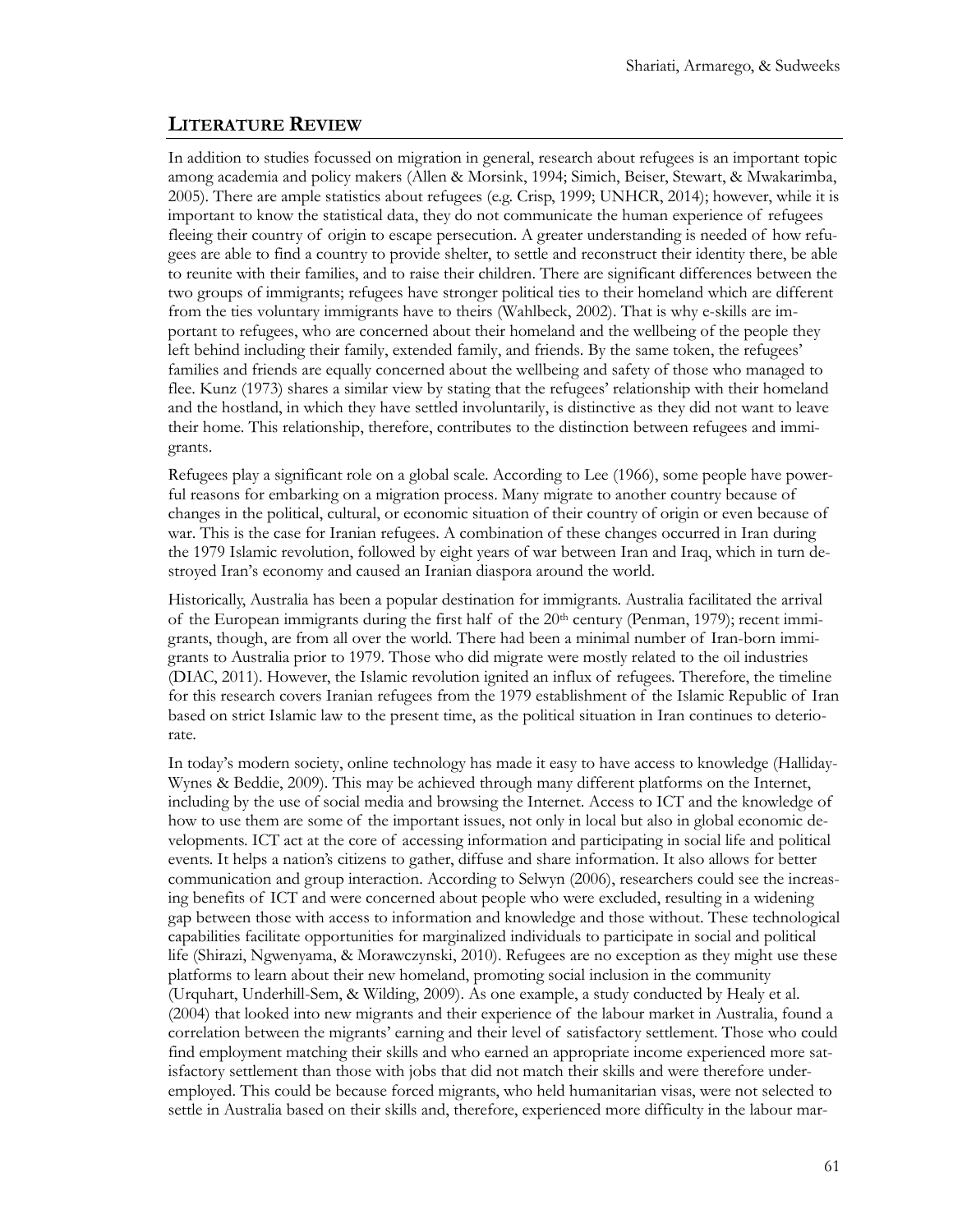ket. Judge and Watanabe (1993) also agree that there is a correlation between life satisfaction and employment.

As part of Australia's assimilation policy between 1945 and 1975, and the Nationality and Citizenship Act of 1948, voluntary immigrants who want to become Australian citizens are expected to have a good command of the English language and to assimilate (Pietsch, 2013). Being competent in English is not only useful for new Australian citizens, but also for involuntary immigrants, that is, refugees. Therefore, English competency must be given high priority for refugees' settlement in their new home. Also, providing refugees with information about health is beneficial and this is what the Integrated Humanitarian Settlement Strategy is hoping to achieve as information could be used as a preventative factor to maintain a good degree of health status. The use of ICT could also greatly help refugees to achieve this goal as they could access relevant websites to learn about the information provided (DIAC, 2009).

However, Al-Saggaf (2011) found that people are online for reasons other than information seeking, for example, joining online communities for socialising, relaxing, improving relationships, having fun or, for some, simply filling in time. Therefore acquiring computer and Internet skills provide opportunities for social inclusion as well as information (Riding & Rayner, 1995), which is particularly important for Iranian immigrants. The Iranian diaspora in Australia is made of heterogeneous groups as they stem from different political, religious, linguistic, educational, cultural, and social backgrounds within Iran. Although they have many differences, the Iranian refugees share a common country and a common enemy, that is, the authoritarian regime from which they fled. Therefore, they have the urge to establish a social relationship with other Iranians based on common grounds as well as a "cultural heritage and sense of ethnic honour" (Adibi, 2008, p 103).

These connections could be facilitated and maintained through the use of ICT, which may enable individual diaspora communities to become globalised. Furthermore, they can link to diaspora groups in other parts of the world. The Internet is therefore an important tool and a highly valuable framework for the diaspora's construction of identity and social networking.

## **METHOD**

There is limited literature on the ICT practices of Iranian refugees in Australia and other regions in the world. Falzon (2004) claims that anthropologists, who were researching communities such as immigrants, could see that ethnography, in its classic form, was an inadequate methodology. The multisited ethnography (MSE) methodology was initially proposed by Marcus (1995) and since then widely accepted by researchers, as it facilitates interdisciplinary research. According to Marcus (1995, p. 96) MSE or "mobile ethnography," steps outside the single-site and goes beyond locality. It explores the distribution of "cultural meanings, objects and identities in diffuse time-space" and is an effective way to trace the formation of cultures by establishing connections among sites. Falzon (2016) explains what an actual multi-sited research is by having two conditions met. The first is spatial displacement: a precondition that means the research must be conducted in at least two or more locations. The second is that the sites must be scattered or separated from each other. He indicates that the sites do not need to be extremely distant from one another, as in different countries, but they could be multiple locations in one country. The difference between the sites distinguishes MSE from the original ethnography.

Since this study investigates the online behaviour of refugees in different locations in Australia, MSE is an appropriate methodology. Hine (2007) concludes that, for science and technology studies, it is convenient to use MSE. She suggests the researcher has to study the differences among individuals, institutions, and identified groups, withholding judgement about the impact of location. Therefore, MSE, complemented by a thematic analysis drawing on a series of interviews, has been selected as the methodology for this research as it offers a theoretical framework for a refugee diaspora study, which is not limited to the traditional localised and single-sited ethnography. Since participants were located in different sites around Australia, MSE can explain the experiences of refugees' unique so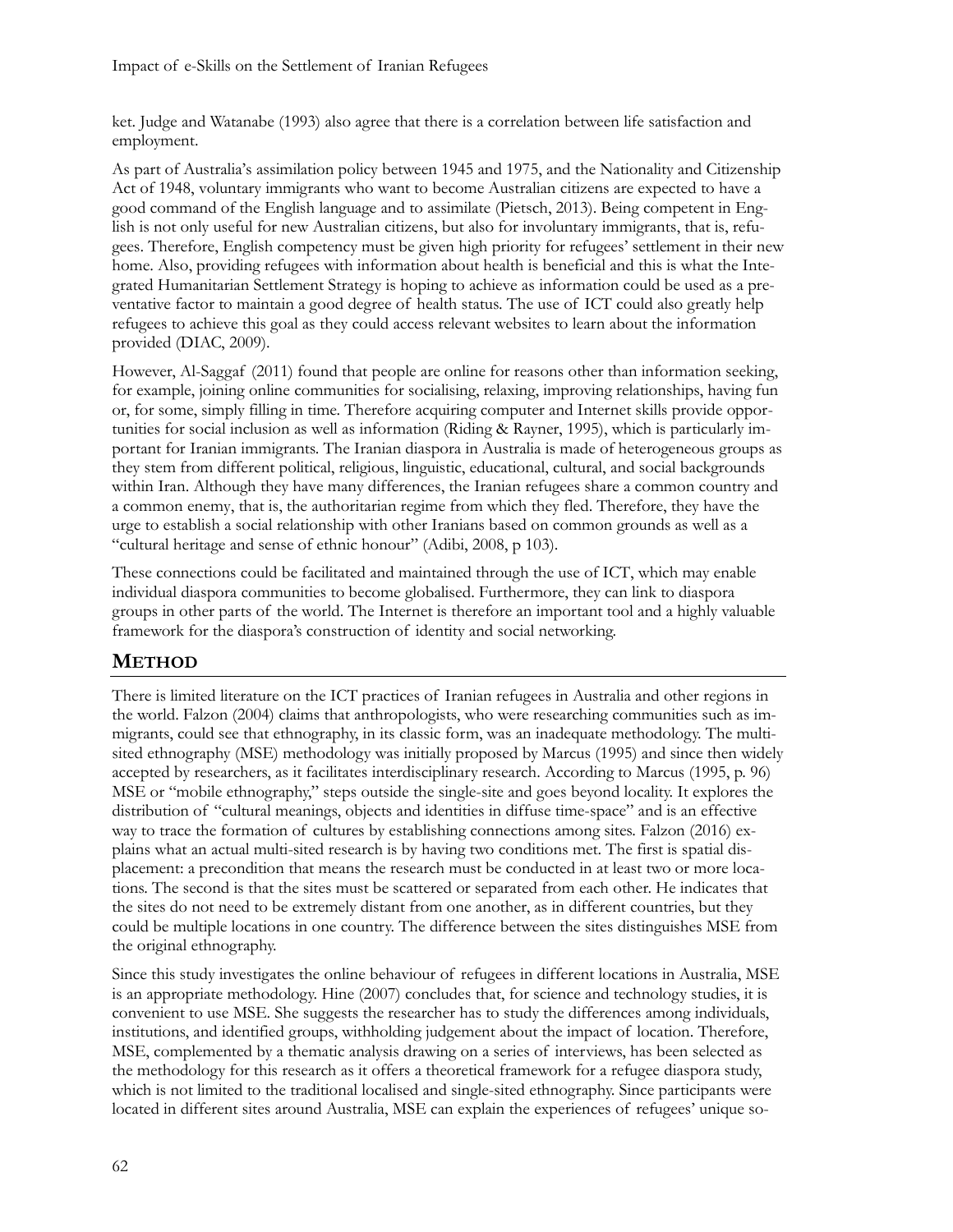cial networking and the relationships they create within each site. This connection has been strengthened by the use of technology, specifically ICT, with a focus on what e*-Skills* support refugee settlement.

## **PARTICIPANTS**

Although refugees in Australia are from a vast number of countries, in order to ensure that the research was manageable, it was decided to focus on one nationality only. Since the researcher is of Iranian background, is familiar with both Iran's and Australia's cultural values, and is bilingual (Farsi and English), Iranian refugees are the focus of this study. Dwyer and Buckle (2009) believe that a researcher with insider status would be more accepted by participants and make them feel more comfortable, open, trusting, and relaxed, which would provide a better opportunity for a richer data collection. Miller (2004) believes that developing trust is a prerequisite for the researcher to conduct effective interviews. Gummesson (2000) indicates that the researcher's existing experience and knowledge for the research topic is valuable; he refers to it as "pre-understanding". The researcher can use this insight when asking the questions, knowing which topics are considered taboo or not acceptable to bring up, and which topics are considered legitimate.

In order to cover ICT and refugee settlement from different perspectives, the research focused on two different groups of participants. The first group was comprised of 51 adult Iranian refugees in Australia who were able to relate their experiences first-hand. All these refugees came to Australia between 1979 and 2015. The gender ratio was 32 (63%) males and 19 (37%) females. The age of the group was diverse, ranging from 18 to 70+. However, there were not many in the higher age range, which may be due to lack of ICT skills among older refugees. The majority of the refugee group's age range was in the 30-39 bracket ( $n=20$ ). Their level of education ranged from lower than high school to postgraduate (Table 1).

| <b>Educational Level</b>                 |   |  |
|------------------------------------------|---|--|
| <high school<="" td=""><td>┑</td></high> | ┑ |  |
| High School                              |   |  |
| Undergraduate                            |   |  |
| Postgraduate                             |   |  |

**Table 1. Educational level of refugee participants**

The second group was comprised of 55 participants who worked either as volunteers or in a paid role for a variety of organisations including government and non-government organisations (NGOs) that dealt with refugees from any background and assisted the refugees in their settlement process. Similar to the refugee group, their ages ranged from 18 to 70+. The majority of the non-refugee group was in the 50-70+ bracket (n=18). Twenty-nine (53%) of the non-refugee group of participants worked for government related organisations, while 26 (47%) worked with NGOs. Their number of years of providing a service to refugees ranged from 1 year to 35+ years with the average being 11 years.

#### INSTRUMENT

In this study, semi-structured interviews were used to collect data. Since the study was exploring eskill issues from both refugee and non-refugee perspectives, separate questionnaires were developed for each group. The questions for the refugee group were about their perception of integration, issues using ICT, their ICT usage, and how ICT could help refugees with their settlement. The questions for the non-refugee group addressed issues such as whether refugees needed to have access to ICT, whether they had sufficient e-skills to use ICT properly and, if not, what kind of training they needed to assist them in their settlement journey (see Appendix).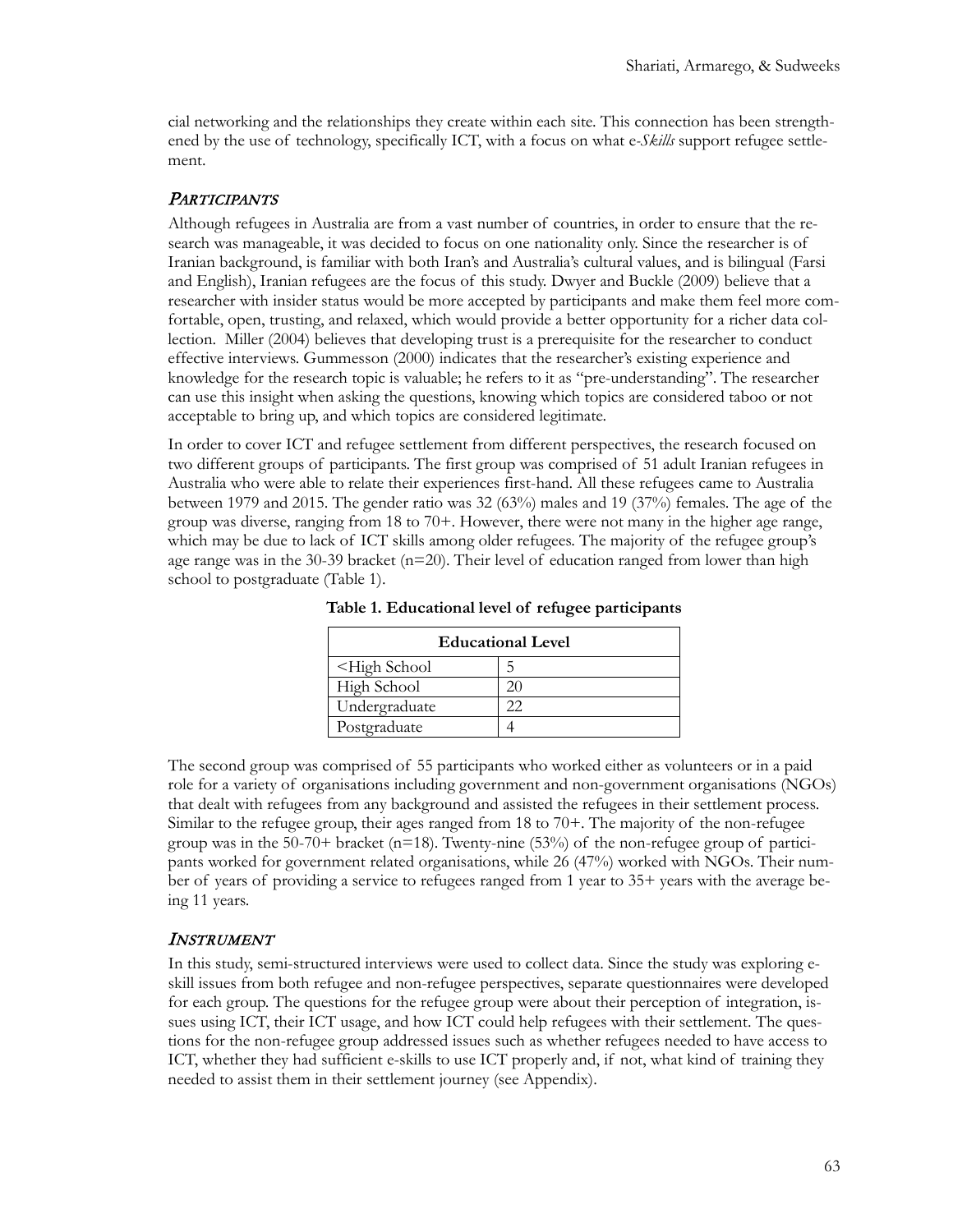The interviews were audio recorded where agreed to by participants and later transcribed. The nonrefugee interviews were conducted in English while the refugee interviews were conducted in Farsi, with one exception where the refugee participant was confident with English.

Both questionnaires were based on the MSE framework by constructing a series of topics that would help the researcher to look into participants' experiences and their thoughts on satisfactory settlement and integration. All interviews began with demographic questions, while the remaining questions varied for the different groups. For non-refugee participants, questions were about the refugee organisation they worked for, followed by ICT related questions. For refugee participants, the questions were concentrated around technology background, Internet costs and usage. The duration of the interviews was approximately 30 minutes but varied depending on the participants' elaboration on responses.

## DATA COLLECTION

The interviews were conducted between March and August 2015. The location of interviews varied due to the preference of individual participants (public locations convenient to participants or, rarely, by phone). At the end of each interview, the interviewer provided an opportunity for the participants to amend their responses and provide feedback if needed. In line with Falzon's (2016) recommendations, the selection of interview locations was based on the concentration of Iranians. According to the Australian Bureau of Statistics (ABS), three cities in Australia accommodate the highest number of Iran-born people (Table 2).

<span id="page-5-0"></span>

| Location          | Number | Percentage |
|-------------------|--------|------------|
| Sydney, NSW       | 14,605 | 42.4       |
| Melbourne, VIC    | 6.978  | 20.3       |
| Perth, WA         | 3,397  | 99         |
| Rest of Australia | 9.475  | 27.4       |
| Total Australia   | 34.455 | 100.0      |

**Table 2. Iran-born distribution in Australia**

Source: ABS (2014)

As is seen in [Table 2,](#page-5-0) 24,980 (73%) of Iran-born migrants (whether forced or voluntary) reside in the capital cities of three Australian states (Sydney, NSW; Melbourne, VIC; Perth, WA), and therefore it was decided to collect data from these cities. Data was also collected from Wagga Wagga, NSW, a city well known as a regional settlement location that accommodates refugees from all over the world, including Iran. It also has numerous government organisations and NGOs working in the city. [Table](#page-5-1)  [3](#page-5-1) shows the number of interviewees in each location by state.

<span id="page-5-1"></span>

| <b>State</b>      | <b>Number of Participants</b> |
|-------------------|-------------------------------|
| New South Wales   |                               |
| Victoria          |                               |
| Western Australia | 36                            |
| Total Australia   | 106                           |

## DATA ANALYSIS

The data from 106 interviews were used for analysis. The Statistical Package for Social Sciences (SPSS) software was used for basic statistics on demographic data and NVivo was used for coding and thematic analysis. Thematic analysis finds patterns in data and provides detailed explanations (Braun & Clarke, 2006). This method helps to understand the ideas that emerged during the interview (Aronson, 1994).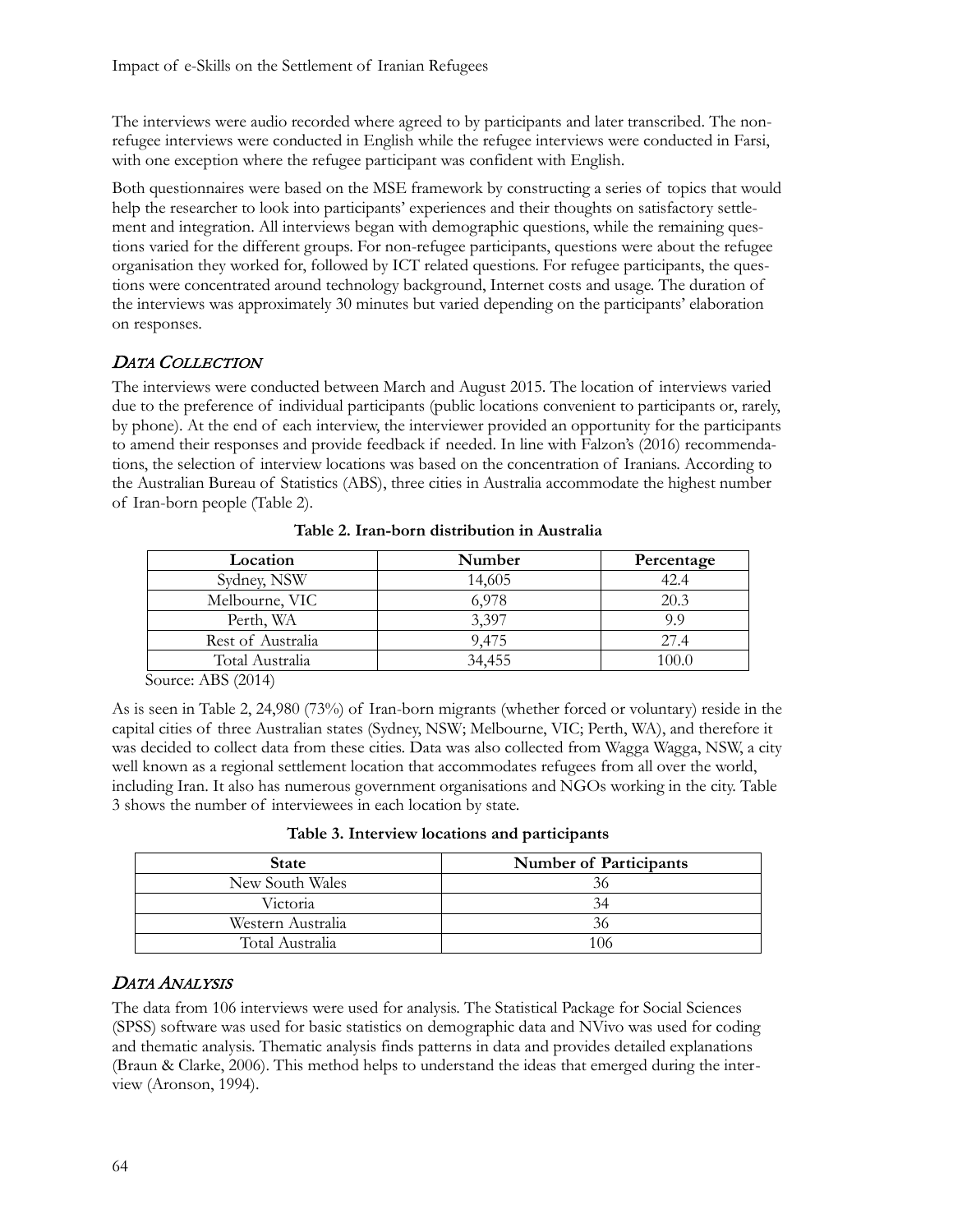All the audio data were transcribed and the names and other specific identifiers were removed. Several themes surfaced and were coded and used for analysing the participants' experiences, points of views and concerns that they had come across. Once the themes were sorted, sub-themes emerged that helped further understanding of the impact of ICT on Iranian refugees' settlement.

#### **RESULTS**

In this study, data were collected, transcribed, and analysed, with several themes being identified. One main theme that emerged that is relevant to this research was *e-Skills*, which refers to the competencies Iranian refugees require to support their settlement. Under this main theme, two subthemes of *English competency* and *Acquiring computer and Internet skills* emerged (Figure 1).

Gaining these skills may provide the possibility for Iranian refugees to accelerate their journey towards satisfactory settlement. For example, acquiring English competency should assist with gaining employment in an English speaking country such as Australia. Although competency in English is not dependant on ICT, as the refugees could learn to read, write, and speak English through the traditional way of attending English language classes and reading hard copies of English language books, it can act as a facilitator.



**Figure 1. e-Skills theme and sub-themes**

Prior to discussing the two sub-themes, it is essential to note the importance of *e-Skills*, acknowledged by both the refugee and non-refugee groups.

*[Note: Participants are identified by a pseudonym: Iranian names refer to refugee participants; Western names refer to non-refugee participants. Location is identified by a letter (e.g., M refers to participants in Melbourne). Q refers to the survey question the comment addressed.]*

If they can teach English language and Internet skills to refugees, it will be very valuable as everything these days are done through the Internet. All the offices are using the Internet. For example, if you want to buy a ticket you use the Internet, if you want to reserve anything, you use the Internet. ICT has made life very easy (Mahmoud\_M, Q6).

Australia has everything online, anything such as applying for driver's license and anything else, you need to get online and therefore need to have skills to do it. Internet skills are always useful anywhere you are, and anywhere you go (Ahmad\_M, Q6).

I need to take up some computer classes to improve my computer technical skills (Davood\_P, Q2).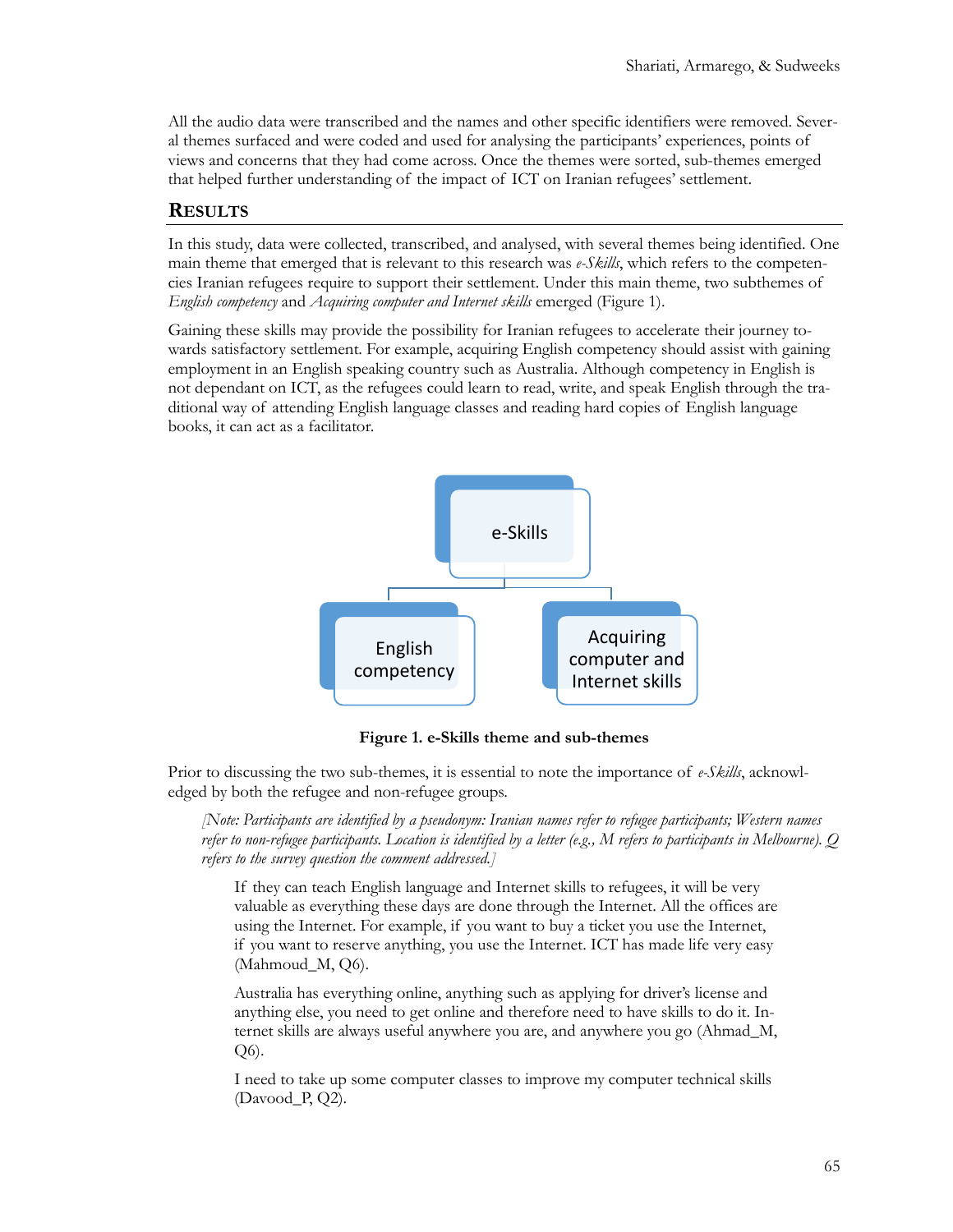I still have a bit to learn […] [to] improve on English language skills (Taleb\_S,  $Q1$ 

The refugees must be given computer and Internet skills […] also teach them the English language so that they could use the Internet efficiently. English language, computer and Internet skills and access are vital to refugees (Aidah\_M, Q4).

The non-refugee participants highlighted different aspects of skills. Cherry\_W believed that, among other barriers that refugees may encounter, "sometimes language is the biggest barrier". Another non-refugee participant, who was working in a paid work capacity for Organisation A dealing with refugees, as well as working for Organisation B in a voluntary position assisting refugee clients, echoed these views:

With the online self-help and self-service that now comes with the job network agencies and other services as well, like public services, language is a real barrier to our clients accessing those services (Angela\_W, Q5)

An academic participant mentioned an important point about social exclusion:

If you don't have skills, money or access, it is a serious barrier for refugees […]. It is social exclusion in the community (Lily\_P, Q1).

Furthermore, these skills should be continuously updated with advancements in ICT:

I don't think everyone [every refugee] has necessary skills […] basic skills are required but also keeping up to date [with ICT skills] is also required (Cherry\_W, Q2).

Therefore, the importance of skills is appreciated in both groups of participants and indicates the perception that skills are vital to refugees' settlement. The following section reports on the findings of data collected from both refugee and non-refugee participants relevant to *e-Skills*.

## ENGLISH COMPETENCY

Refugees discussed the importance of English competency on multiple occasions in their interviews and it was perceived as fundamental to resolving other issues (e.g., understanding Australian laws) affecting satisfactory settlement:

The English language is also very important. This will be an investment for the country as a whole as who knows may be one day a refugee could become a Prime Minister. Look at Obama who is Muslim<sup>[1](#page-7-0)</sup> and African American and now is the most powerful president in the world. The English language can be very influential for refugees (Mohtaram\_P)

Although the questions these refugees were asked varied, they all related their answers to English competency:

> It was very hard on first days as I did not know English language (Mahmoud\_M, Q1).

More important help is to teach them English language (Mahmoud \_M, Q4).

Mainly I have English language problem. Once I learn English properly, Australia will be just like my own country (Mamad\_P, Q1).

My only problem is English language (Mamad\_P, Q2).

If you have good command of English, it would be great (Mamad\_P, Q3).

<span id="page-7-0"></span>-

<sup>1</sup> NOTE: Obama is Christian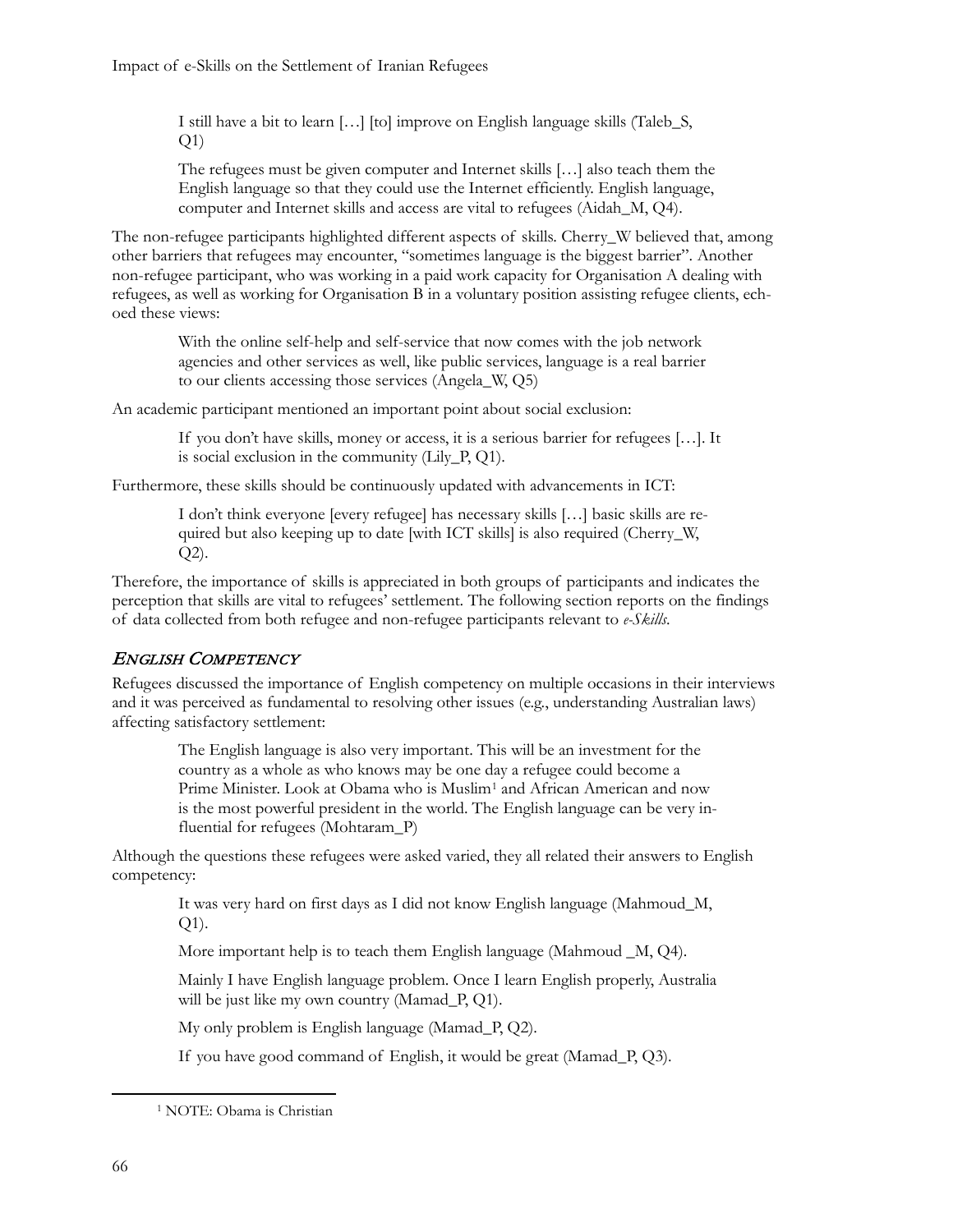The technology has advanced and we should advance ourselves with it too. Iranian refugees could use YouTube and learn English there (Mamad\_P, Q6).

Some English language issues (Rashid\_S, Q2).

I have learnt English through Internet (Rashid\_S, Q3).

Teach them [refugees] English (Rashid\_S, Q4).

I want to improve my English language, so only browse English websites (Rashid\_S, Q8).

Language can also be critical in the choice of host country. When they were asked about why Australia was chosen as a settlement destination, one refugee replied:

It is important that Australia has the English language. I had opportunity to go to Germany instead, but I chose Australia as I could speak some English and no German at all (Narges\_S, Q5).

The above quotes indicate that refugee participants perceived acquiring English competency as imperative. The following illustrates the non-refugee group's thoughts about the importance of English competency, particularly when acquiring ICT skills:

I think we said age seems to be quite determinant and also language if you can't read English and things are available in English. And things about health materials, a lot of them are put on the Internet in pdf, and they're translated. Searched don't pick them if you google it and put a search in your own language, it won't pull out those resources. So it's lots of problems, with that as far as using the Internet as health resource and English skills (Carol\_S, Q2).

I think wouldn't be a bad idea for the part of the settlement process and learning English language classes (Lesley\_M, Q2).

Other comments from the non-refugee group about English competency included:

I know that a particular, the daughter is coming to do some training here and the father is totally illiterate in Australian language and is very isolated because of that (Louise\_W, Q1).

Absolutely they need more training. They definitely need more time than what government now sets them up for TAFE level of going straight into an English program. There're so many people who slip through the cracks, they are not catching the language in the 12 weeks that's allotted to them. So where do they go for that, pretty much they have to pay and they can't afford to pay, so they become more and more isolated in the community (Louise\_W, Q2).

They need more training. Simply because most of them are struggling with the English language (Adele\_P, Q2).

The issues that I've seen have been more about their English language (George\_M, Q3).

Yeah, so much easier. I think it also assist with their language, they can. Some of my Iranian friends say oh yes, I am teaching myself English on computer. Not quite the same as if they are going to class, but I think they can utilise that (Casey M, O4).

They can also improve their English and people can take study online (Tracey\_M, Q5).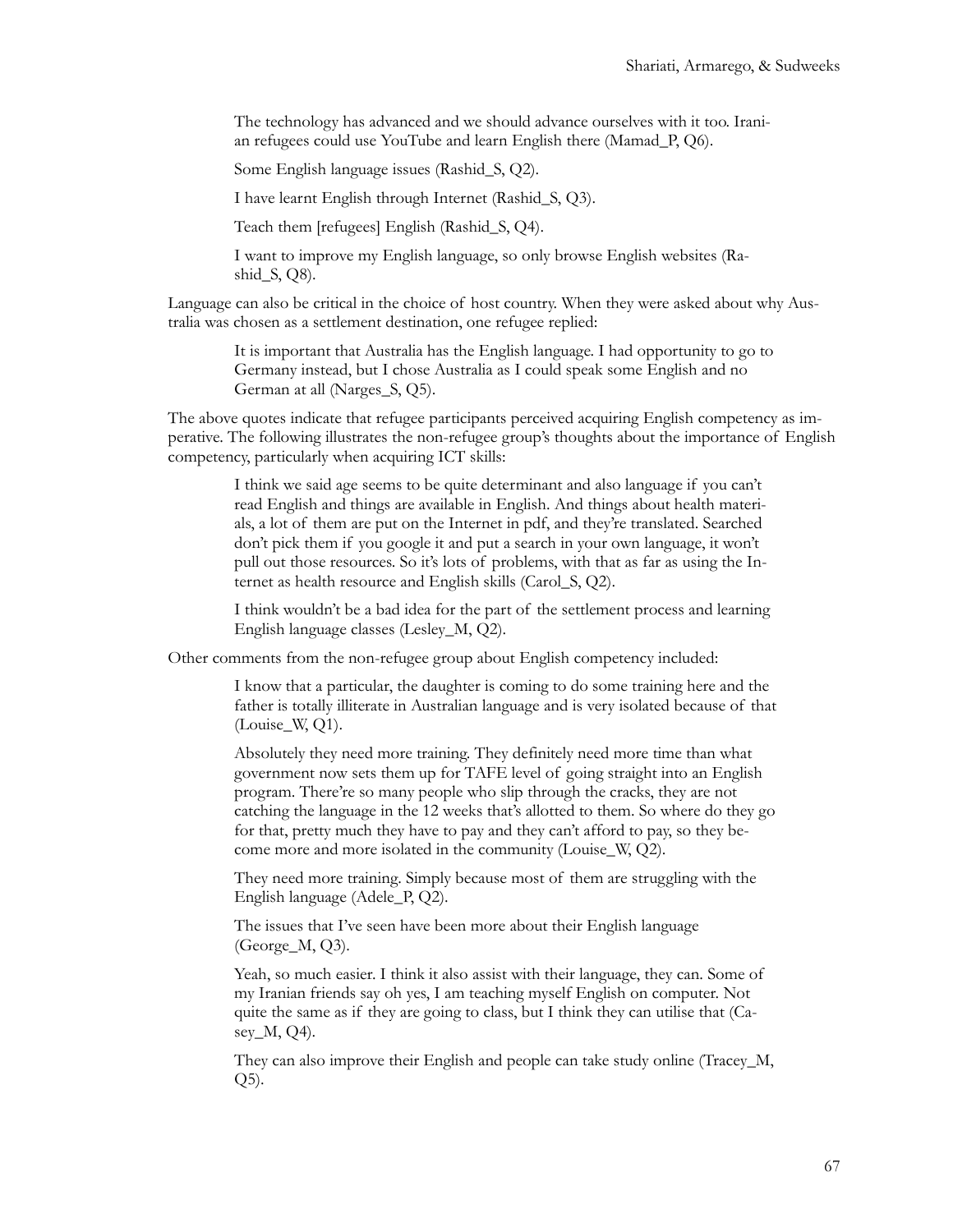They will be English teaching, if they can do their homework on their computer at home. If they could link into their English teaching. Greater and quicker acquisition of the English language is very important with respect to your sense of success or merging in with the dominant society (Deb\_W, Q5).

Learning English, learn what they want to study, find work (Kevin\_P, Q5). Yeah I think it's a way for them to access information about Australia plus it's a way for them to practice English (Shirley\_P, Q7).

Learning English give them satisfaction that Ok, I can speak English, I can be part of this life now, I can go to the shop without fear of people looking at me in a weird way because I can't express myself (Mary\_M, Q8).

Therefore, English competency is a skill that is perceived to be vital to the settlement of Iranian refugees in Australia.

### ACQUIRING COMPUTER AND INTERNET SKILLS

The computer and Internet skill levels of refugees may vary from non-existence to an advanced level, depending on their background and what happened to them from the time they left their country until the time they were accepted as refugees in Australia and continued from then on. Although some refugees have ICT skills, it is perceived as essential that all refugees be competent in these skills to assist in their settlement. The following are comments from two non-refugee participants in relation to the refugees' situation while being kept in a refugee camp. While one emphasises education, as well as the journey taken, the other focuses on the lack of facilities during that journey:

People who have been in the camps […] come with a very limited ICT skill. It hardly depends on the country that they have come from, but the journey that they've made and their educational level (Jude\_M)

A lot of the refugees that arrive here in Australia have perhaps been in refugee camps for several years before coming here […] and in that time you've not developed any skills […] many of the refugees who come, need training (Albert\_P)

In response to encountering problems while using the Internet, participants said:

I only have basic computer and Internet skills, but I am busy with work. When I find some spare time, I need to take up some computer classes to improve my computer technical skills (Davood\_P, Q2).

Lack of Internet skills (Taleb\_S, Tahereh\_S, Maha\_S, Q2).

When participants were asked about how ICT could help them, these are some responses:

It helps [refugees] to brush up on their skills and become employable and regain their independence and become more confident. It bridges the gap between Iranian refugees and mainstream Australians (Zarrin\_M, Q3)

Of course, it is beneficial to them, why not, although I cannot use the internet a lot due to my lack of knowledge, but many young Iranian don't even know what the internet is and what computer is and have never seen a laptop, but it takes time to learn about it (Hajar\_P, Q3)

In response to a question about what ICT-related services should have been provided to refugees, 31 (60%) refugee participants agreed that they needed to be taught how to use computers and the Internet, as gaining such skills would contribute to their independence. Example responses include:

They should learn ICT, so that they could do their own stuff, pay their bills, easily communicate with their families at home and see them online (Saghi\_S, Q4).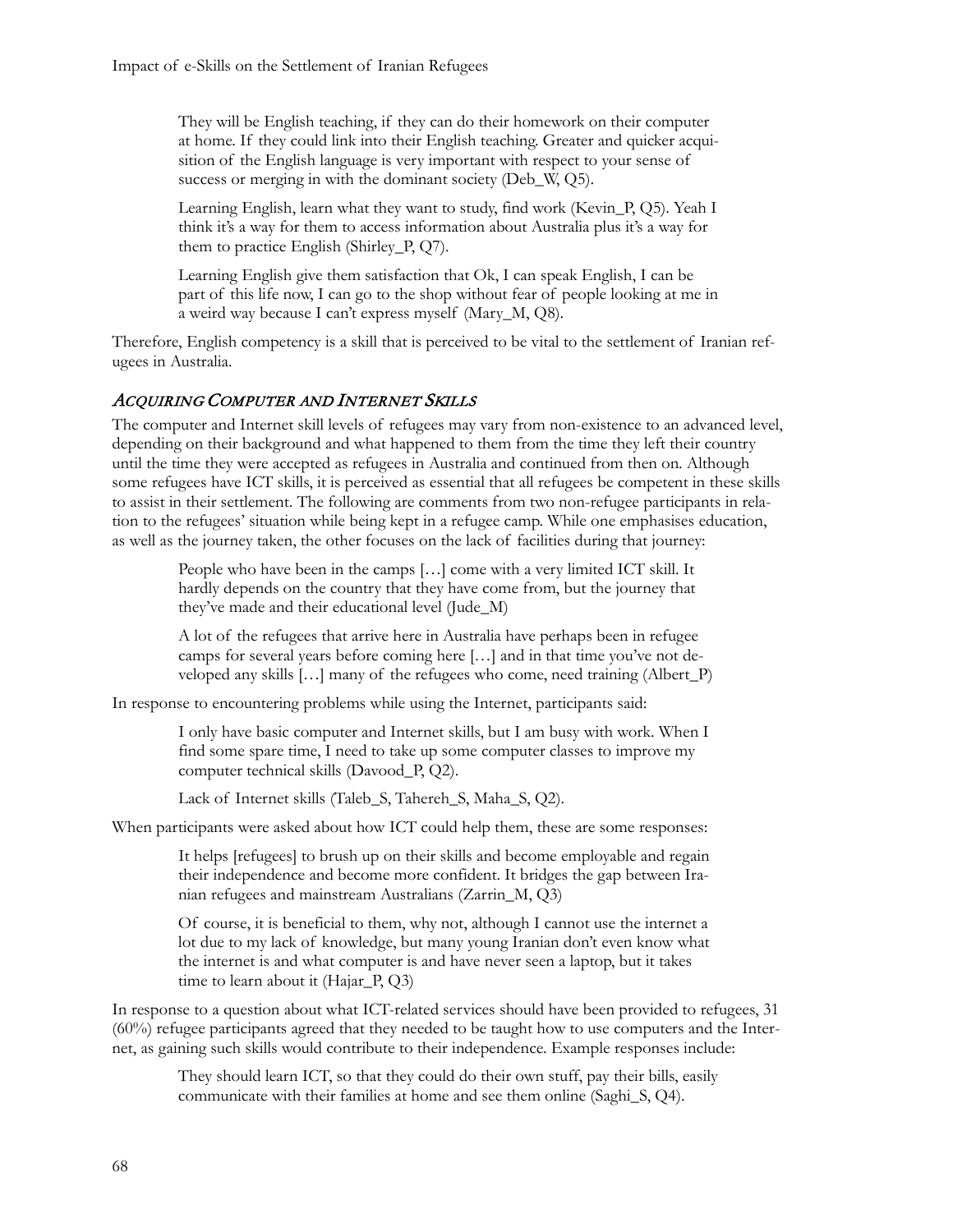All of the above needs to be done for them to help them to become independent and settle (Zohreh\_S, Q4).

The government should provide teaching Internet to refugees to help them settle easier in Australia (Bahram\_P, Q4).

Computer and Internet skills and access are vital to refugees (Aidah\_M, Q4).

Therefore, refugees perceive that, once they learn how to use computers and the Internet effectively, they would be able to do 'their own thing', independent of others. These comments show that refugees insist on the need for ICT skills in order to use the Internet effectively, which in turn would help them with their settlement.

When non-refugee participants discussed their views about whether refugees had sufficient ICT skills or needed more training, 18 (35%) expressed a need, for example:

They need more training. […] if I went to Iran, I'm sure I would need training, some systems are the same, but some are not (Adele P, O2).

A lot of them need more training on how to use the laptop; there are people that they haven't even seen a computer. (Wilma\_W, Q2).

When asked about their thoughts concerning the ICT training types that would help refugees, several different suggestions were made, but the majority agreed on one thing, that is, refugees need to be taught basic Internet skills:

Probably the basic, we do a basic keyboard skill, something like that. Understanding the Internet. (Karen\_W, Q3).

Training on basic skills on how to use the PC, how to use the internet and the search engine, how to create email address and write emails (Sue\_P, Q3).

If you are talking about basic skills, being able to browse, use the Internet to be able to access to information and also emails. Also the use of Facebook and social media things (Lily\_P, Q3).

May be some basic computer training, in terms of how to use programs like word and excel perhaps but social media is a really important one, Skype to connect with family, email is very important, those kind of things (Cindy\_P, Q3).

One non-refugee participant said that all those refugees who contacted her already had ICT skills due to the type of assistance she was providing to refugees and a few believed that whether refugees had ICT skills or not, it did not make any difference to the nature of their jobs as the ICT skills were irrelevant. However, 51 (91%) non-refugee participants agreed that, if the refugees had ICT skills, it would have made their job easier to help refugees. The following are some examples of those positive responses:

Would probably allow them to feel more valued because it's fairly well everyone is up with smart phones and technologies these days, for those people who are a bit older, I think they feel very left out. And not confident in coming to a training facility like this because of language barriers and lack of technology skills (Louise\_W, Q4).

Absolutely, look, community leaders who are good at accessing Internet, quite a lot they can do with them. They can send me documents and let me review. If they know how to use track changes, I can do track changes and send the document back to them. So the use of email and use of Microsoft Office is quite useful, in terms of community development work. Also if they know how to use social media to promote their community, I think that's the next level as well. It's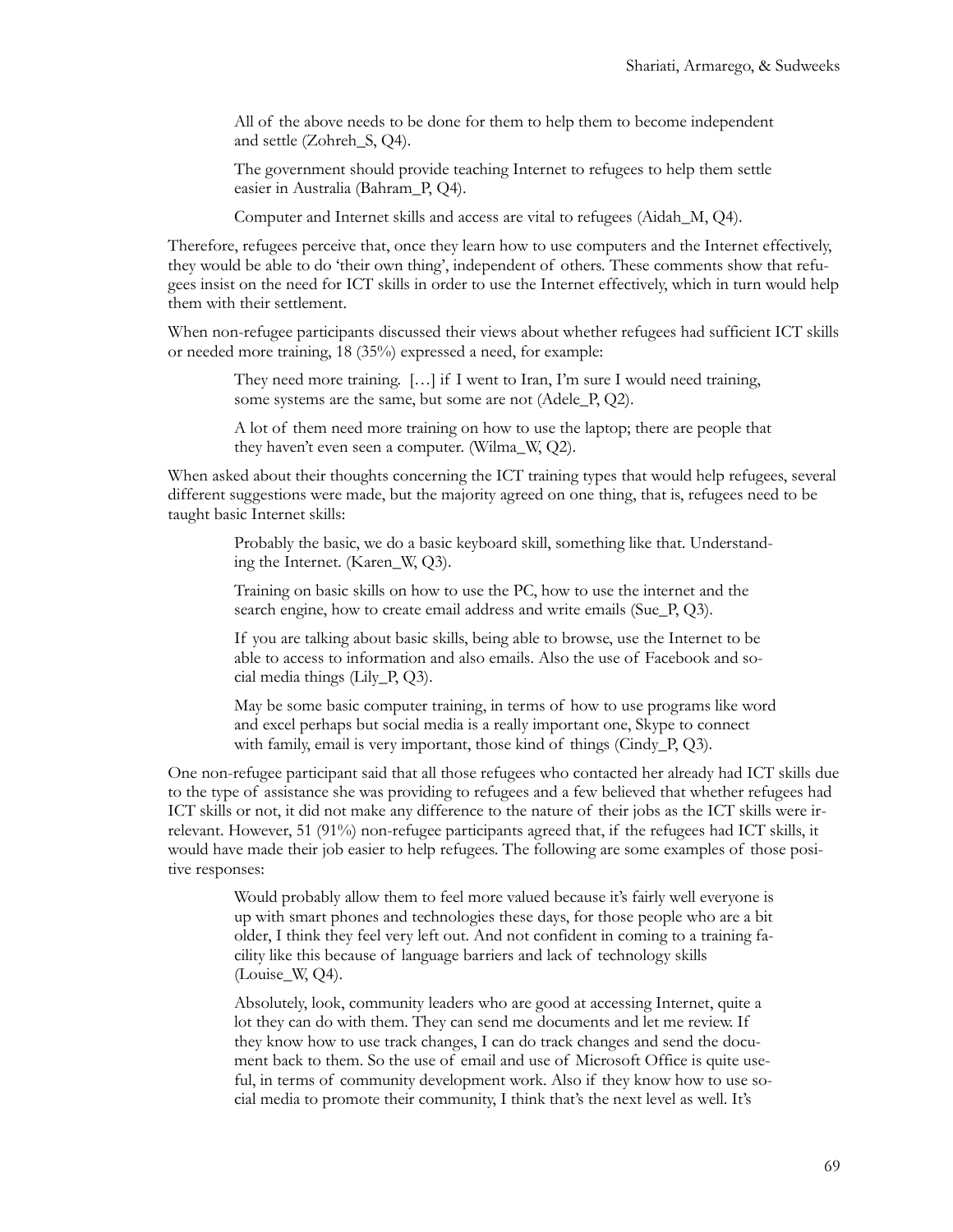about connecting, when you think of yourself as a community leader, you need to know how to use social media to promote the work of your community (Julie\_S, Q4).

Additionally, some interviewees explained how else ICT could help refugees:

[ICT skill] has been very valuable thing [asset] for them [refugees] coming and learn [ICT skills, e.g.] learn to Skype with their grandchildren (Louise W, Q5).

So I think if there's some way they can research Australia, look at things, find out the local area. If they have those researching skills, they can find good answers to their questions […] Probably just to help them assimilate, it would be better (Karen\_W, Q5).

Finding out about the opportunities available, finding out about the skills and how you develop the skills. After all, a lot of what we actually use computers for is to help people develop their knowledge and their skills simultaneously (Albert P, Q5).

As it could be seen from the quotes above, obtaining both English competency skills and ICT skills are seen as central to the settlement of Iranian refugees in Australia.

#### CONNECTING ENGLISH COMPETENCY AND ICT SKILLS

Although most of the non-refugee interviewees' organisations did not directly teach English to refugees, a number of non-refugee participants linked the acquisition of English competency to services (specifically ICT skills) provided by their organisation. One participant responded to the question as to whether their organisation taught ICT to refugees by explaining:

We are going to teach them English using the iPad. A lot of men and women in the community are illiterate. We are going to use games and applications uploaded to the iPad and will show them the pictures so that they can match the picture with words (Tracey M, Q6).

Many refugees also linked English competency to the acquisition of ICT skills. The first element of this relationship addresses ICT as an aid to learning English. In response to a question regarding their thoughts and feelings about the experience of settlement and the use of ICT, 18 (35%) refugee participants referred to the importance of learning English; for example:

The technology has advanced, and we should advance ourselves with it too. Iranian refugees could use YouTube and learn English there. The Internet is unlimited; refugees could use the Internet to advance their lives. The refugees could stay connected with their family in Iran and their friends in diaspora around the world. They could watch movies with English subtitle to learn English (Mamad\_P, Q6).

The refugees at first need to use ICT to learn the English language so that they could start communicating with people in the new place (Maher\_P, Q6).

The first and most important thing that will help to connect with mainstream Australians and also find job is to learn the English language through the Internet (Nasim\_M, Q6).

The Internet makes refugees socialise with Australians, and it helps refugees to learn English (Ramezan\_M, Q6).

The Internet helps refugees to find employment, learn English (Zohreh\_S, Q6).

The second element of the English competency and ICT relationship refers to English in the use of the Internet. When asked how language deficiency impacted their daily lives, 24 (47%) refugee partic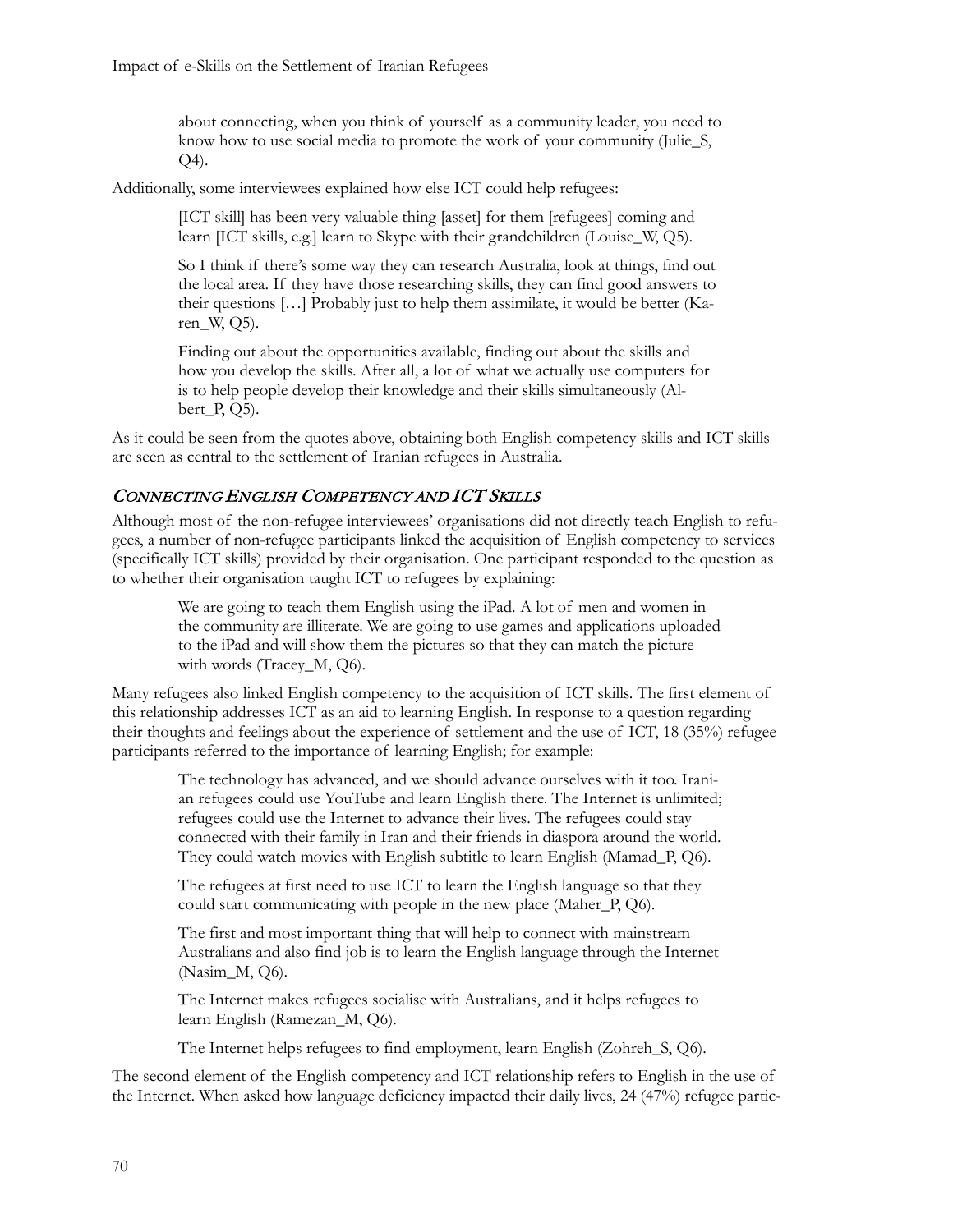ipants mentioned it being a factor in not being able to fully use the Internet. This was also evident when they were asked about common problems they had experienced while using the Internet, for example:

My only problem is English Language (Mamad\_P, Q2).

English language, have to use translator online (Ahmad\_M, Q2).

English language issues and lack of Internet skills (Tahereh\_S, Q2).

Some language problems that I will check the Internet to look up for English words that I don't know the meanings (Bahareh\_P, Q2).

When asked about what languages they use when browsing the websites, 42 (82%) refugees used both English and Farsi and some used a third language. However, although 4 (8%) wanted to use English websites, they were restricted to Farsi language websites:

Persian (Farsi), as my English is bad (Parvin\_P, Q8).

Persian (Farsi), I tried English sites but have English language problems (Davood\_P, Q8).

There was just one participant who preferred English websites due to the issue of accuracy of information provided on Persian websites:

> English, I don't believe that Iranian websites provide accurate information (Mostafa\_S, Q8).

When the questioned about how ICT could help Iranian refugees, these are some of the responses:

It is very good for refugees. The use of Internet can help refugees fix their own problems and have less dependency on government, and it saves government money as for example I have learned English through the Internet and didn't need the government provides translation services for me. So this saves government money (Rashid\_S, Q3).

Learn English language, look for employment and settle in Australia (Jafar\_P, Q3).

It is a very good tool to learn the English language when I have any problems; I look it up on the Internet. English is very important to refugees (Tahereh S, Q3).

The English language is the most important thing for refugees that ICT can help them learn (Sadaf\_S, Q3).

When asked about any ICT assistance that should be provided to refugees, 29 (57%) refugee participants specifically mentioned 'English language' learning:

> Teach them the English language so that they could use the Internet efficiently. English language, computer and Internet skills and access are vital to refugees (Aidah\_M, Q4).

The most important thing that is useful to refugees and asylum seekers is learning English and Internet can help them to learn English (Jafar\_P, Q4).

Everything that other people need such as language and Internet skills, the refugees need it too (Zohreh\_S, Q4).

Others provided a variety of answers similar to the above, such as technical skill problems and also a lack of language skills that added to their technical problems: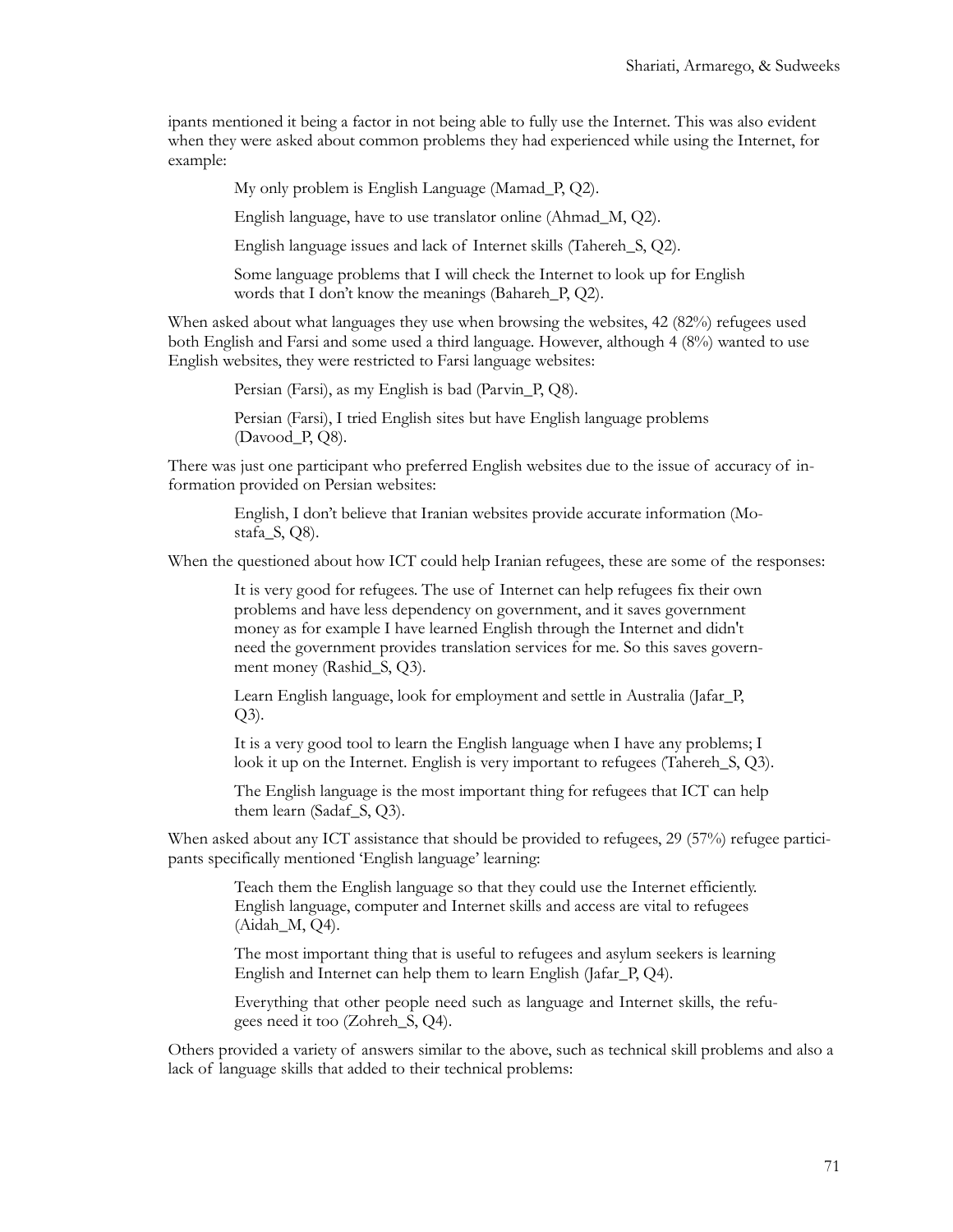As much as I want to use all the facilities on the Internet, but due to my bad skills, I can't do a whole lot (Hajar\_P, Q7).

This section showed the findings of the data from both groups of interviewees to address the main theme *e-Skills* and its two sub-themes *English competency* and *Acquiring computer and Internet skills* and their interrelationships. Both groups of participants appreciated the importance of these skills on refugee settlement.

## **DISCUSSION**

The aim of this qualitative study using MSE was to gain a better understanding of Iranian refugee settlement by exploring the impact of *e-Skills* on their settlement in Australia. This theme emerged from data gathered through interviewing 106 participants. The theme included two sub-themes of *English competency* and *Acquiring computer and Internet skills*. Through different lenses (by interviewing two different groups of interviewees), the research found why it was so important for the refugees to learn and use e-skills to support them in their settlement. The study found that the majority of refugees admitted to their lack of e-skills and realised that it was more of a necessity than a luxury. The non-refugee group also stressed the usefulness of *e-Skills* in a refugee's settlement journey.

The results indicate there was a consensus of both groups of interviewees about the positive impact of e-skills on refugees' settlement. Both refugees and non-refugees fully understood the advantages of having the knowledge and skills of using ICT and that English competency could speed up the refugees' path towards their settlement. E-skills provide opportunities on many different levels, such as education, employment, and housing, and contributes to the refugees' feeling of social inclusion.

As part of a satisfactory settlement, refugees wanted the opportunity to establish themselves in their new country. According to Gifford and Wilding (2013), their study of youth refugees showed that ICT provided opportunities for some of this population for a positive settlement. While it is hard for new immigrants to find employment and accommodation as they settle in Australia, it is even harder if they are from a non-English speaking background (NESB) and unable to communicate with mainstream Australians due to the language barrier (Penman, 1979). Therefore, both ICT and English competency are critical for refugees in Australia. This demonstrates that e-skills could provide many opportunities for all refugees, including Iranian refugees.

As was seen in the research, both refugee and non-refugee groups appreciated the role e-skills played in the Iranian refugees' settlement journey. If Iranian refugees could gain English competency and acquire computer and Internet skills, they could learn about the new cultural values of the hostland that would bridge the cultural gap between their own community and Australia's. According to Toolo and Shakibaee (2000), Iranians experienced hostile feelings from non-Iranians, due to cultural and behavioural differences. E-skills enable them to stay in touch with their families in the homeland, which in turn assists them to cope with the discomfort caused by separation and being able to better focus on their association of values and achieving their new goals in the journey of their settlement.

The study showed the refugees' desire to narrow the gap between themselves and mainstream Australians and see themselves as equals in Australian society. If the Australian government and NGOs realised the impact of e-skills on the settlement of refugees in Australia, they could consider facilitating teaching e-skills as soon as refugees arrive in Australia so they could settle and quickly become part of the Australian community. These skills would also benefit them in areas such as housing, employment, education and health by being able to communicate effectively with all the entities that are involved.

The Internet is not all about written information; it has many more usages, such as exchanging photos, sounds, songs, videos, and "face-to-face" chats that make it real time communication. ICT could be used to encourage refugees to participate in communities. It seems to be a "significant untapped resource" to help people from refugee background to be socially included (Urquhart et al., 2009). The use of ICT allow refugees to move away from a stagnating status into a more active status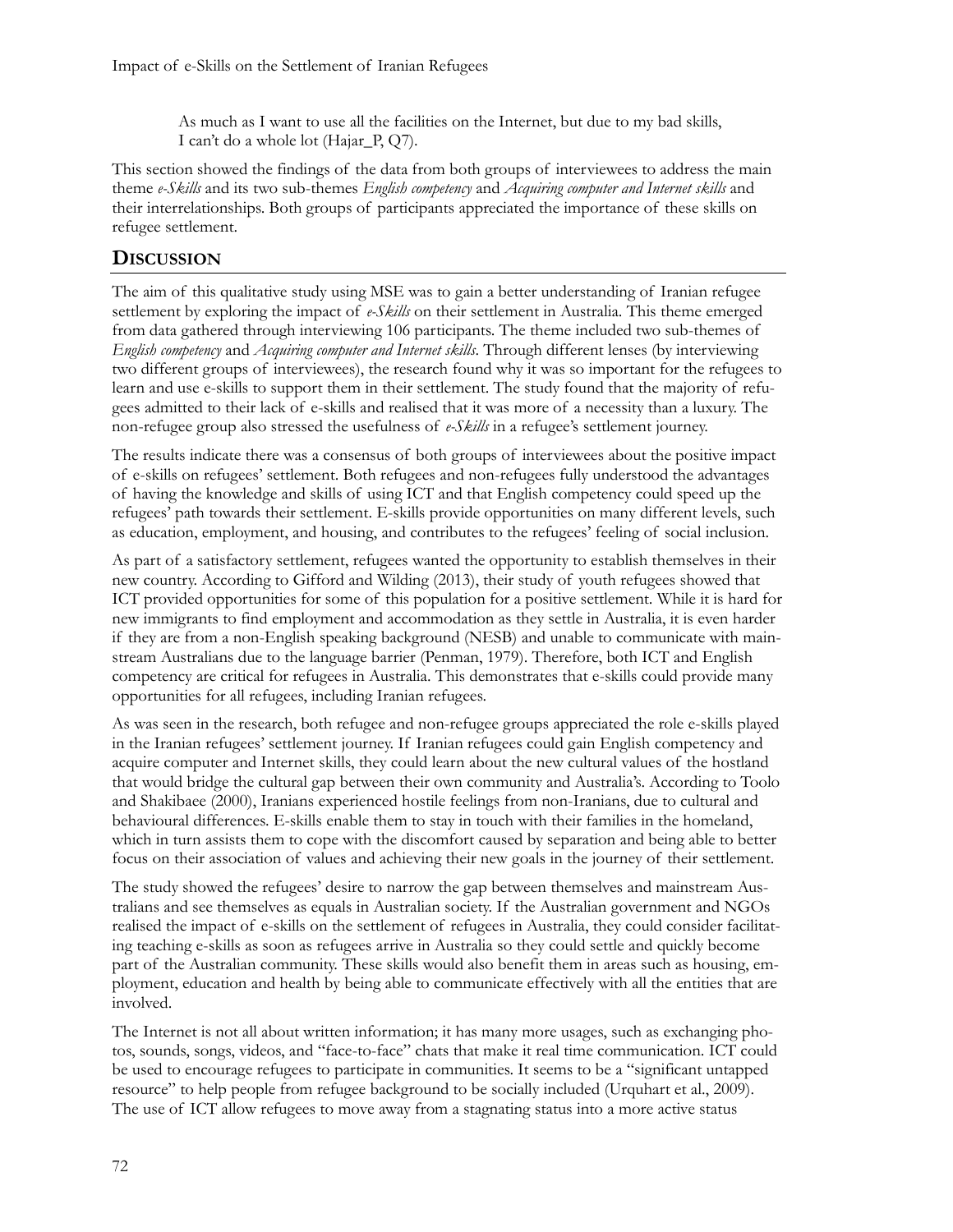"across diverse contexts" (Gifford & Wilding, 2013) and of course provide them with a tool to communicate with family and friends elsewhere.

Traditionally, learning was linked to educational institutions such as schools and universities; however, learning at home is now recognised as equally important as it is at the work place. So is the use of the Internet (Halliday-Wynes & Beddie, 2009). Individuals can actually grow and become more successful in their lives if they learn how to use ICT and online networking effectively (Rainie & Wellman, 2012). Therefore, excluding refugees from the use of ICT equates to a social exclusion in the host community and across the globe. On the other hand, access to ICT connects people from a refugee background, not only with their host community, but also with the "transnational community" (Gifford & Wilding, 2013). Since the Internet plays a vital role for diaspora refugees by enabling them to sustain a relationship with one another (Wahlbeck, 2002), it is equally vital to understand how the Internet could act as a tool to improve a satisfactory settlement.

While refugees need to learn as much as they can about Australia and the way of life here that could better enable them to make a satisfactory living in Australia, equally the Australian government, the policy makers, and Australians themselves need to understand and acknowledge the differences between the Australian culture and that of refugees to achieve harmonious living and to share a community. The Australian Government's Department of Social Services (DSS) believes that providing assistance to humanitarian entrants as early as possible is important; these include English language, employment and education (DSS, 2014).

The number of immigrants, whether they are forced or voluntary, is increasing in Australia and in other parts of the western world. If their experiences could be heard, recorded, and converted acceptably for the Australian people as well as for the policy makers so that a better understanding of them could be achieved, then their settlement issues would be more likely to be resolved. As a result, a more satisfied community of "majority and minority population" would be mustered (Colic-Peisker, 2009).

The findings of this research clearly showed the importance of e-skills for refugees in Australia and suggest how the Australian Government may implement a systematic plan of action towards ensuring that refugees have access to ICT and the skills to use them. Acquiring these skills will minimise the gap between the 'haves' and 'have-nots' in the Australian community.

## **CONCLUSION**

This research explored the impact of *e-Skills* on the settlement of Iranian refugees in Australia. The study looked at the data from two different groups: refugees and non-refugees. The refugees provided insight into their experience of e-skills used towards their settlement. The non-refugee group provided insight about the experience of those who had a role in the settlement journey of refugees in relation to their e-skills.

Since the focus of this study was on ICT, the interview questions were designed towards this topic and less focus was given to English competency. However, the gathered data about e-skills identified the importance of this sub-theme, particularly among the refugee group. Another limitation of this study is that the participants were from only three Australian states and therefore the findings are not necessarily representative of all Iranian refugees around Australia.

If the findings of e-skills are acknowledged as useful for the Iranian refugee population, then they may enable the creation of a model usable by the Australian Government for the benefit of all other refugees in Australia. Practically, the Australian Immigration Department could then amend their practices and policies to make e-skills training a must for refugees. Furthermore, providing the necessary training to enable refugees to use ICT efficiently may result in bringing them into the job market and minimising the digital divide between refugees and ordinary Australians. When refugees gain employment, they gain independence from government services, such as unemployment benefits, housing, and healthcare. This independence contributes to a satisfactory settlement and contributes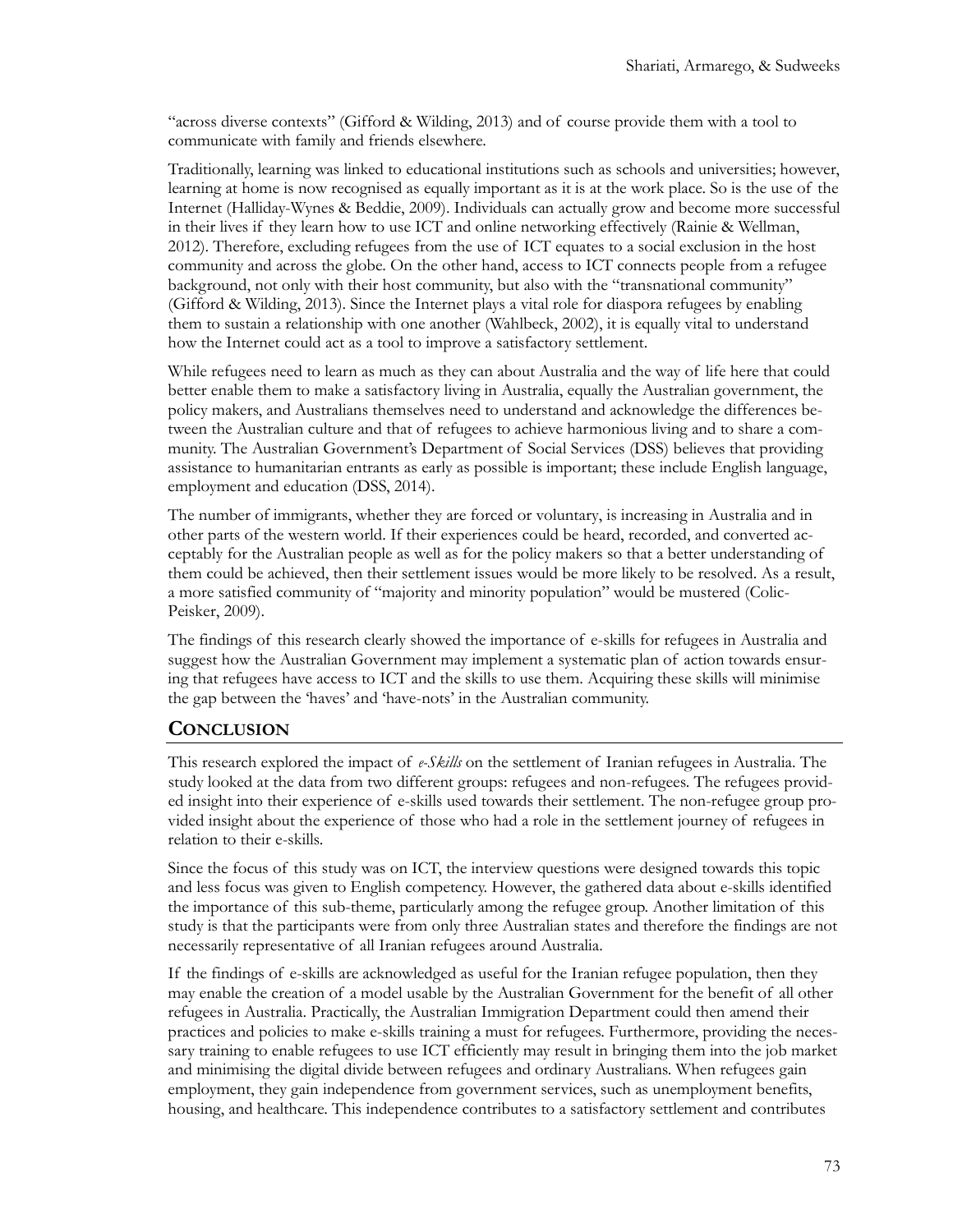to the Australian economy in general. Thus, the research could provide greater understanding of the unique relationship that Iranian refugees have established between the home country and host country through the use of e-skills, as well as benefiting their settlement in Australia.

This research investigated Iranian refugees' e-skills towards their settlement in Australia only. Future research could investigate different aspects such as digital division and marginalisation of refugees without e-skills in comparison to mainstream Australians, or even a comparison to non-refugee immigrants. Furthermore, researchers could look into other groups of refugees' e-skills in Australia. Additionally, the e-skills of refugees from Iran and other backgrounds in other parts of the world could be studied as well. Although this study draws on Iranian refugees in Australia, the findings could be generalised to other refugees in Australia and could apply to Iranian refugees as well as other cultural backgrounds in other industrialised countries.

#### **REFERENCES**

- ABS. (2014). *2011 QuickStats country of birth*. Retrieved from [http://www.censusdata.abs.gov.au/census\\_services/getproduct/census/2011/quickstat/4203\\_0](http://www.censusdata.abs.gov.au/census_services/getproduct/census/2011/quickstat/4203_0)
- Adibi, H. (2008). Iranians in Australia. *Sydney Studies in Religion*. Retrieved from <https://openjournals.library.sydney.edu.au/index.php/SSR/article/view/695/676>
- Al-Saggaf, Y. (2011). Saudi females on Facebook: An ethnographic study. *International Journal of Emerging Technologies and Society, 9*(1), 1.
- Allen, T., & Morsink, H. (1994). *When refugees go home: African experiences*: United Nations Research Institute for Social Development (UNRISD).
- Aronson, J. (1994). A pragmatic view of thematic analysis. *The Qualitative Report, 2*(1), 1-3.
- Bernard, W. S. (1976). Immigrants and refugees: Their similarities, differences, and needs. *International Migration, 14*(4), 267-280.
- Bouma, G. D. (2016). The role of demographic and socio-cultural factors in Australia's successful multicultural society: How Australia is not Europe. *Journal of Sociology, 52*(4), 759-771.
- Braun, V., & Clarke, V. (2006). Using thematic analysis in psychology. *Qualitative Research in Psychology, 3*(2), 77- 101. doi:10.1191/1478088706qp063oa
- Colic-Peisker, V. (2009). Visibility, settlement success and life satisfaction in three refugee communities in Australia. *Ethnicities, 9*(2), 175-199.
- Crisp, J. (1999). Who has counted the refugees? UNHCR and the politics of mumbers. *Working Paper No. 12*. Retrieved from<http://www.refworld.org/pdfid/4ff58e4b2.pdf>
- Department of Immigration and Citizenship (DIAC), Australian Government. (2009). *Integrated humanitarian settlement strategy: Helping refugees and humanitarian entrants settle in Australia.* Retrieved from [http://www.immi.gov.au/about/contracts](http://www.immi.gov.au/about/contracts-tenders-submissions/ihss-discussion-paper.pdf)-tenders-submissions/ihss-discussion-paper.pdf
- Department of Immigration and Citizenship (DIAC), Australian Government. (2011). *Iran born*. Retrieved from [https://www.dss.gov.au/sites/default/files/documents/02\\_2014/iran.pdf](https://www.dss.gov.au/sites/default/files/documents/02_2014/iran.pdf)
- Department of Social Services (DSS), Australian Government. (2014). *New report on culturally and linguistically diverse and refugee youth launched.* Retrieved fro[m http://concettafierravantiwells.dss.gov.au/media](http://concettafierravantiwells.dss.gov.au/media-releases/58)-releases/58
- Dwyer, S. C., & Buckle, J. L. (2009). The space between: On being an insider-outsider in qualitative research. *International Journal of Qualitative Methods, 8*(1), 54-63.
- Eisenstadt, S. N. (1953). Analysis of patterns of immigration and absorption of immigrants. *Population Studies, 7*(2), 167-180.
- Falzon, M. (2004). *Cosmopolitan connections: The Sindhi diaspora, 1860-2000.* Leiden, The Netherlands: Brill.
- Falzon, M. (2016). *Multi-sited ethnography: Theory, praxis and locality in contemporary research*. London: Routledge.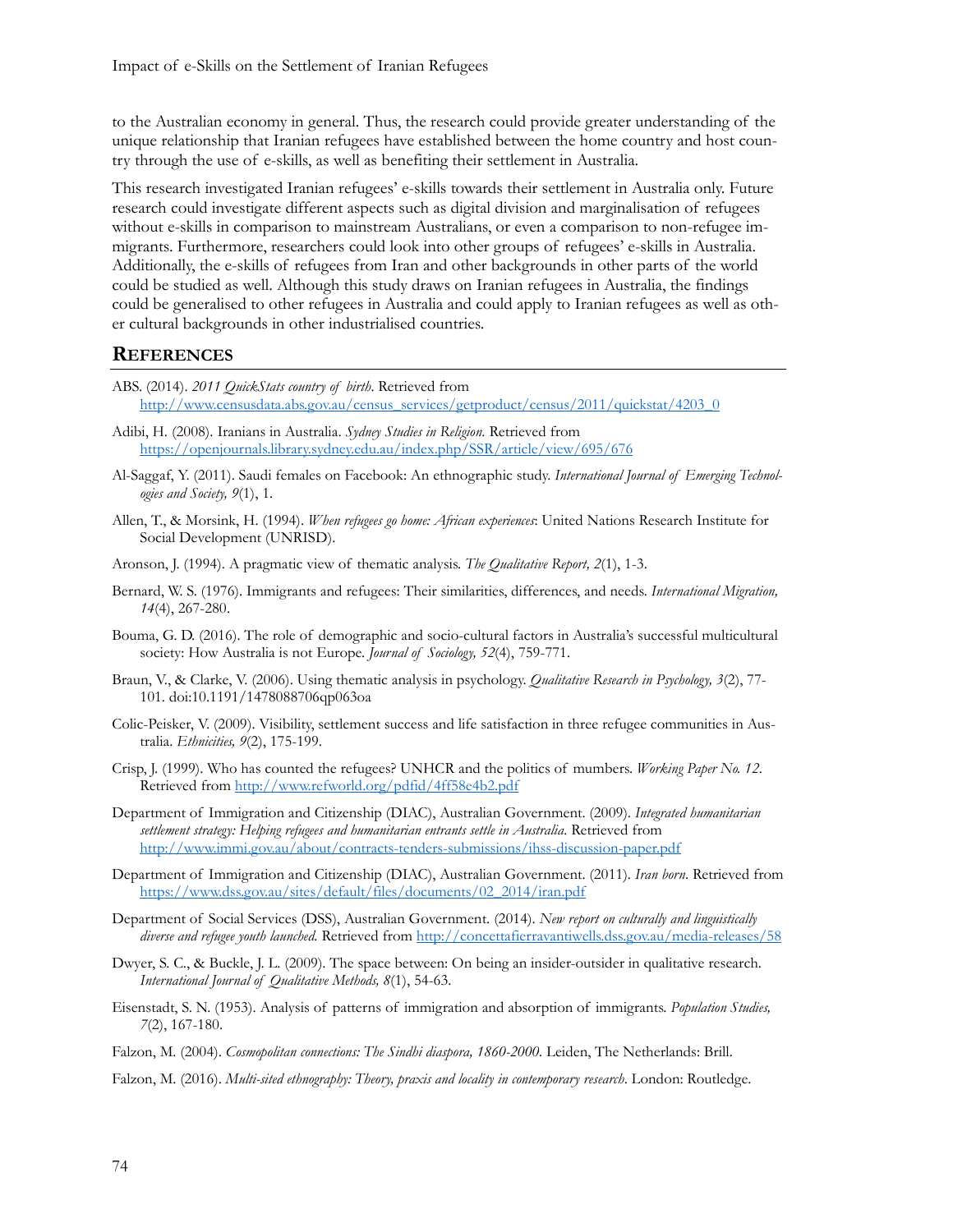- Gifford, S. M., & Wilding, R. (2013). Digital escapes? ICTs, settlement and belonging among Karen youth in Melbourne, Australia. *Journal of Refugee Studies, 26*(4), 558-575.
- Gummesson, E. (2000). *Qualitative methods in management research*. Thousand Oakes, CA: Sage.
- Halliday-Wynes, S., & Beddie, F. (2009). *Informal learning: At a glance*: National Centre for Vocational Education Research. Retrieved from https://www.ala.asn.au/wp-[content/uploads/research/Informal\\_learning](https://www.ala.asn.au/wp-content/uploads/research/Informal_learning-At_a_glance.pdf)-At a glance.pdf
- Healy, J., Richardson, S., Stack, S., IIsley, D., Lester, L., & Horrocks, J. (2004). *The changing labour force experience of new migrants.* Retrieved from<http://apo.org.au/node/560>
- Hine, C. (2007). Multi-sited ethnography as a middle range methodology for contemporary STS. *Science, Technology & Human Values, 32*(6), 652-671.
- Judge, T. A., & Watanabe, S. (1993). Another look at the job satisfaction-life satisfaction relationship. *Journal of Applied Psychology, 78*(6), 939.
- Kunz, E. F. (1973). The refugee in flight: Kinetic models and forms of displacement. *The International Migration Review, 7*(2), 125-146.
- Lee, E. S. (1966). A theory of migration. *Demography, 3*(1), 47-57.
- Marcus, G. E. (1995). Ethnography in/of the world system: The emergence of multi-sited ethnography. *Annual Review of Anthropology*, 95-117.
- Miller, K. E. (2004). Beyond the frontstage: Trust, access, and the relational context in research with refugee communities. *American Journal of Community Psychology, 33*(3-4), 217-227.
- Penman, D. (1979). Australia: A multicultural society? *Sociology*, *68*(269), 4-11.
- Pietsch, J. (2013). Immigration and refugees: Punctuations in the Commonwealth policy agenda. *Australian Journal of Public Administration, 72*(2), 143-155.
- Rainie, L., & Wellman, B. (2012). *Networked: The new social operating system.* Cambridge, MA: MIT Press.
- Rana, S. (2017). Developing e-content for enhancing digital literacy in India. *Indian Journal of Applied Research, 6*(11).
- Refugee Council of Australia (RCOA). (2017). *Refugee settlement policy.* Retrieved from [http://www.refugeecouncil.org.au/a/arpt/2012](http://www.refugeecouncil.org.au/a/arpt/2012-13_ARpt.pdf)-13\_ARpt.pdf
- Riding, R. J., & Rayner, S. (1995). The information superhighway and individualised learning. *Educational Psychology, 15*(4), 365-378. doi:10.1080/0144341950150402
- Scarcelli, C. M., & Riva, C. (2017). Digital literacy circulation: Adolescents and flows of knowledge about new media. *TECNOSCIENZA: Italian Journal of Science & Technology Studies, 7(2)*, 81-102.
- Selwyn, N. (2006). Digital division or digital decision? A study of non-users and low-users of computers. *Poetics, 34*(4), 273-292.
- Shirazi, F., Ngwenyama, O., & Morawczynski, O. (2010). ICT expansion and the digital divide in democratic freedoms: An analysis of the impact of ICT expansion, education and ICT filtering on democracy. *Telematics and Informatics, 27*(1), 21-31.
- Simich, L., Beiser, M., Stewart, M., & Mwakarimba, E. (2005). Providing social support for immigrants and refugees in Canada: Challenges and directions. *Journal of Immigrant and Minority Health, 7*(4), 259-268.
- Sinha, B. (2005). Human migration: Concepts and approaches. *Foldrajzi Ertesito*, 3-4.
- Toolo, N., & Shakibaee, S. (2000). 'Parted from my origins': Iranian women re-constructing identity. *Studies in Western Australian History, 21*, 101.
- Tribe, R. (2002). Mental health of refugees and asylum-seekers. *Advances in Psychiatric Treatment, 8*(4), 240-247.
- Tsagarousianou, R. (2004). Rethinking the concept of diaspora: Mobility, connectivity and communication in a globalised world. *Westminster Papers in Communication and Culture, 1*(1).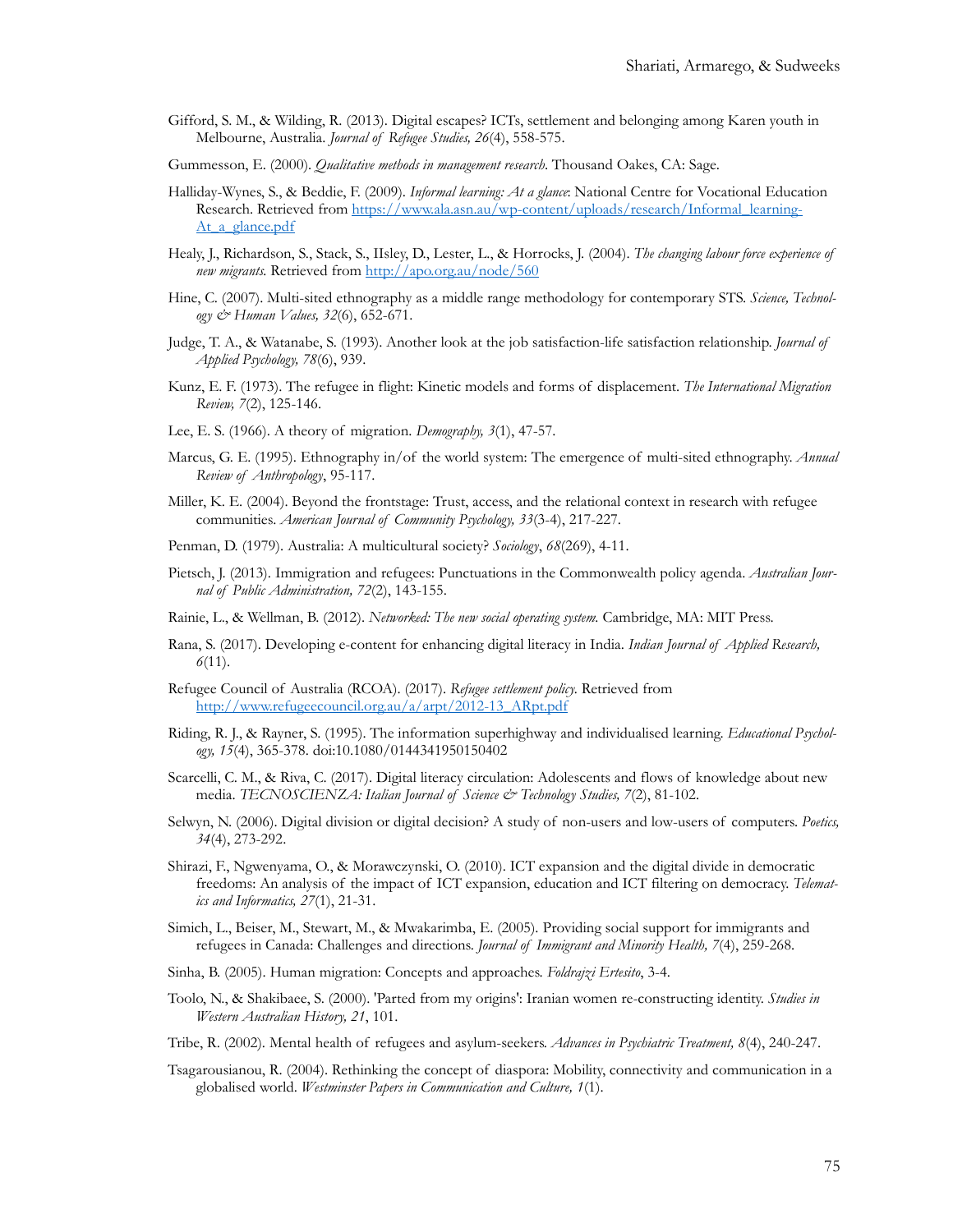UNHCR. (2014). *UNHCR asylum trends 2013.* Retrieved from<http://www.unhcr.org/5329b15a9.html>

- Urquhart, C., Underhill-Sem, Y., & Wilding, R. (2009). Refugee youth, social inclusion, and ICTs: Can good intentions go bad? *Journal of Information, Communication and Ethics in Society, 7*(2/3), 159-174.
- van Deursen, A., & van Dijk, J. (2011). Internet skills and the digital divide. *New Media & Society, 13*(6), 893-911. doi:10.1177/1461444810386774
- Wahlbeck, Ö. (2002). The concept of diaspora as an analytical tool in the study of refugee communities. *Journal of Ethnic and Migration Studies, 28*(2), 221-238.
- Yu, T.-K., Lin, M.-L., & Liao, Y.-K. (2017). Understanding factors influencing information communication technology adoption behavior: The moderators of information literacy and digital skills. *Computers in Human Behavior*, 7*1*, 196-208. doi: 10.1016/j.chb.2017.02.005

### **APPENDIX**

#### NON-REFUGEE SURVEY QUESTIONS

- 1. Do you think refugees need to have access to Information and Communication Technologies (ICT)? Yes/No? Explain …
- 2. Do you think refugees have the necessary skills to use ICT properly or need more training?
- 3. What kind of ICT training do you think would help refugees most?
- 4. Would it make your job/assistance to refugees easier if they could use ICT properly? Explain …
- 5. How else could ICT help refugees apart from successful settlement?
- 6. Does your organisation facilitate teaching ICT to refugees?
- 7. Do you think that if refugees are provided with a computer and internet access at home, it would be beneficial to them? Explain …
- 8. Do you think that the use of ICT could help refugees to a satisfactory settlement? Why/How?

#### REFUGEE SURVEY QUESTIONS

- 1. What is your perception of your degree of integration into Australia on a scale of 1 to 10? (1 being the lowest level of integration and 10 being the highest level of integration). Because …
- 2. What common problems do you experience while using the Internet; for example, technical, language, etc.?
- 3. How do you think Information and Communication Technologies (ICT) could help Iranian refugees?
- 4. In your view, what ICT related services should be provided to Iranian refugees in Australia, to help them with their integration; for example, ICT classes to boost their computer and Internet skills, computer hardware or SIM cards to connect to the Internet, English language classes to help refugees understand Australian websites that are mostly in English language, etc.?
- 5. Why did you choose Australia as a destination; for example, had relatives or friends living here, Australia is multicultural country, Australians are hospitable, etc.?
- 6. What are your current thoughts and feelings about the experience of Integration and the use of ICT; for example, could ICT help with your integration experience, etc.?
- 7. What do you usually use the Internet for?
- 8. Do you mostly browse Persian language websites, English or other languages websites?